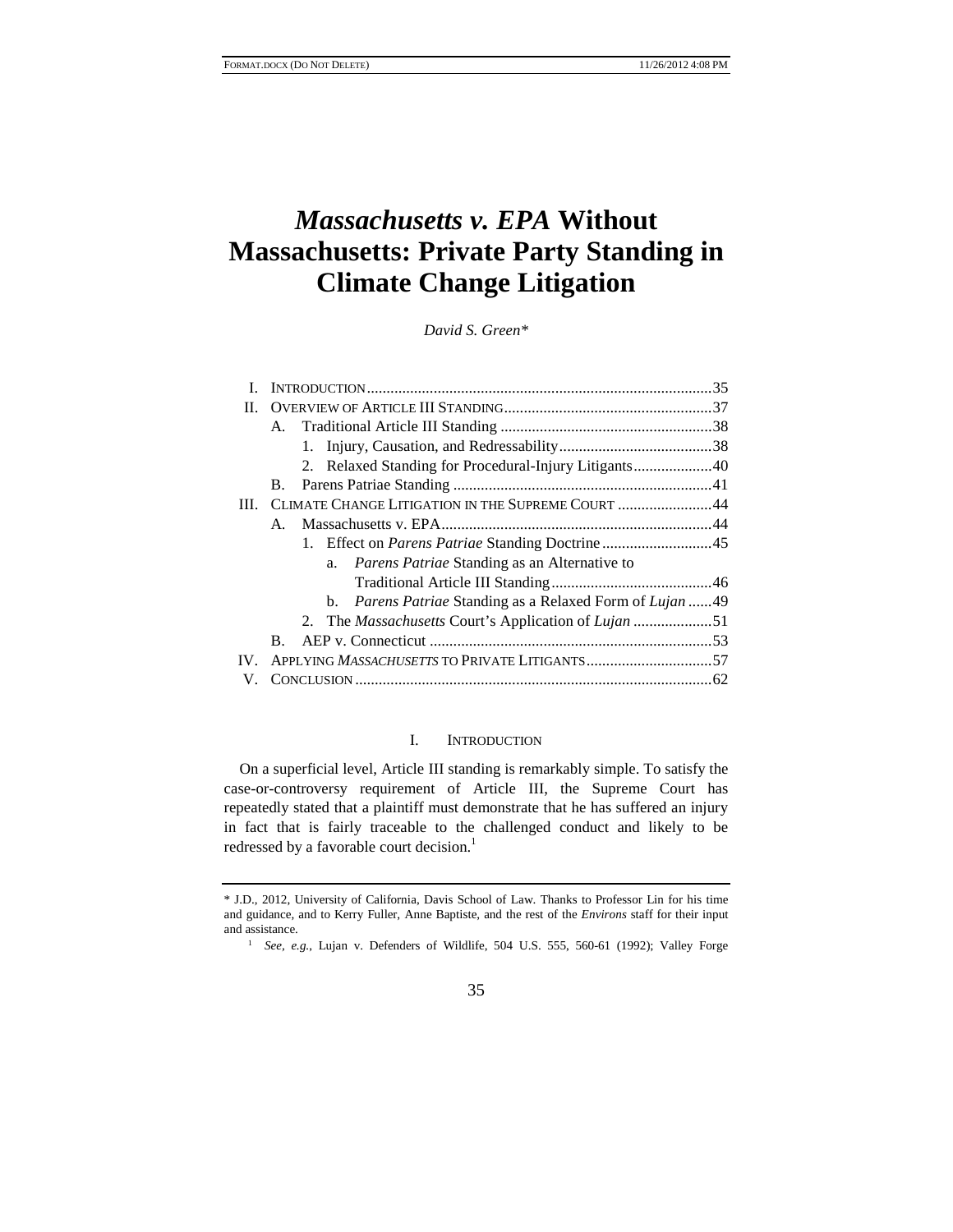Despite this concept's familiarity, however, the standing doctrine has long been regarded as anything but simple to apply,<sup>2</sup> and the Court's recent forays into climate change litigation have helped further this reputation. In *Massachusetts v. EPA*, the Court revived a forgotten standing concept and cryptically suggested that states, in their *parens patriae* capacity, are subject to either a relaxed form of the usual injury-causation-redressability standing test or a distinct standing analysis altogether.<sup>3</sup> After explaining why Massachusetts was entitled to this "special solicitude,"<sup>4</sup> the Court curiously appeared to disregard this consideration and explain why Massachusetts met every element of conventional standing doctrine.<sup>5</sup> More recently in *American Electric Power Co. v. Connecticut*  $(AEP)$ , <sup>6</sup> the Court considered once again whether states, and other litigants, could seek redress of climate-change-related injuries in the federal courts. With Justice Sotomayor recused, however, the Court affirmed the court of appeals' exercise of jurisdiction by an equally divided Court, $\frac{7}{1}$  missing an opportunity to provide clarity in a wanting area of law.

Notwithstanding the complexities and inconsistencies of the Court's standing cases, the Court's decisions in *Massachusetts* and *AEP* do demonstrate a current direction in the Court's standing jurisprudence, at least as it relates to climate change litigants. Commentators have focused on the implications of these cases, particularly *Massachusetts*, for state litigants suing in their *parens patriae* capacity.<sup>8</sup> Although certainly interesting and important, the practical implications of *parens patriae* standing are relatively limited. This Article argues that *Massachusetts* carries far greater significance in demonstrating that Massachusetts, even if it were a private litigant, would have had Article III

Christian Coll. v. Americans United for Separation of Church & State, 454 U.S. 464, 472 (1982).

<sup>2</sup> For criticism of the Supreme Court's standing jurisprudence, see, e.g., Heather Elliott, *The Functions of Standing*, 61 STAN. L. REV. 459, 463-64 (2008); F. Andrew Hessick, *Standing, Injury in Fact, and Private Rights*, 93 CORNELL L. REV. 275, 276 (2008); Nancy C. Staudt, *Modeling Standing*, 79 N.Y.U. L. REV. 612, 613-14 (2004); Cass R. Sunstein, *Informational Regulation and Informational Standing: Akins and Beyond*, 147 U. PA. L. REV. 613, 639-41 (1999). 3 549 U.S. 497, 518-20 (2007).

<sup>&</sup>lt;sup>4</sup> *Id.* at 520. The Court also found that Massachusetts was entitled to special solicitude considering Massachusetts's vested procedural right. *Id.* 5 *Id.* at 521-26. 6 131 S. Ct. 2527 (2011).

 $7$  *Id.* at 2535.

*See, e.g.*, Gregory Bradford, Simplifying State Standing: The Role of Sovereign Interests in Future Climate Litigation, 52 B.C. L. REV. 1065 (2011); Katherine Mims Crocker, Securing Sovereign State Standing, 97 VA. L. REV. 2051 (2011); Bradford Mank, Should States Have Greater Standing Rights Than Ordinary Citizens?: Massachusetts v. EPA's New Standing Test for States, 49 WM. & MARY L. REV. 1701 (2008) [hereinafter Mank, *Should States* Have Greater Standing Rights]; Robert A. Weinstock, The Lorax State: Parens Patriae and the Provision of Public Goods, 109 COLUM. L. REV. 798 (2009); Amy J. Wildermuth, Why State Standing in Massachusetts v. EPA Matters, 27 J. LAND RESOURCES & ENVTL. L. 273 (2007); Sara Zdeb, From Georgia v. Tennessee Copper to Massachusetts v. EPA: Parens Patriae Standing for State Global-Warming Plaintiffs, 96 GEO. L.J. 1059 (2008).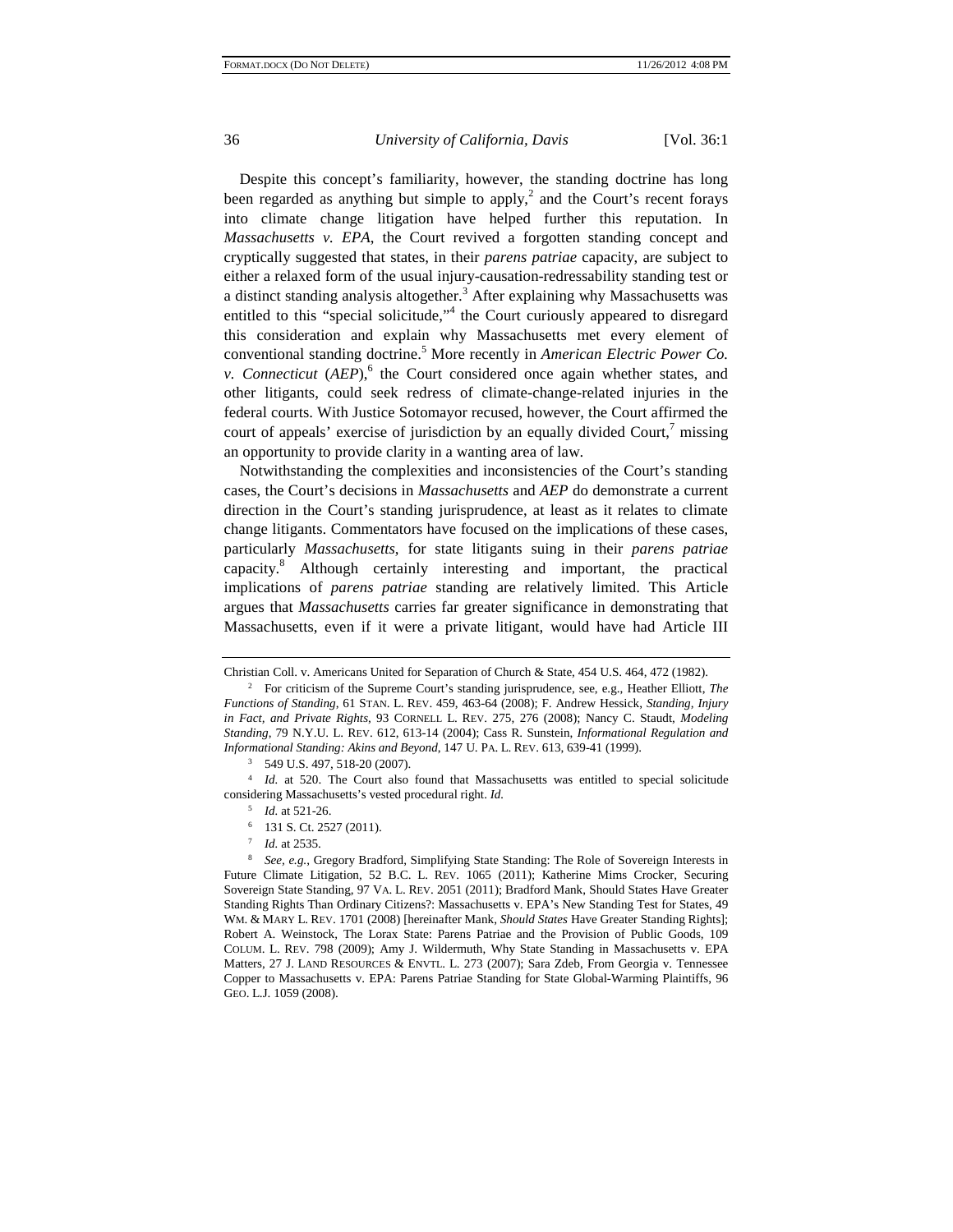standing.

Part I of this Article provides an overview of the Court's current treatment of Article III standing under the traditional injury-causation-redressability analysis along with a background of *parens patriae* standing. Part II then discusses the roles that these two standing doctrines played in the Court's two climate change cases to date, with a focus on *Massachusetts*. In particular, it interprets the *Massachusetts* Court's decision as finding that Massachusetts had standing in two distinct capacities—as *parens patriae* entitled to "special solicitude," and as a proprietor subject to the ordinary standing requirements.

To be clear, this interpretation of *Massachusetts* is not entirely new. In fact, the Second Circuit in *AEP* applied the injury-causation-redressability analysis of *Massachusetts* as if it were equally applicable to both state and private litigants.<sup>9</sup> But this interpretation has not found favor in the majority of the courts to consider the issue. These courts have interpreted *Massachusetts* to be premised on the fact that Massachusetts was suing in its *parens patriae* capacity, and suggest that the Court's decision has little bearing in suits by private litigants. Part III of this Article demonstrates that this narrow reading of *Massachusetts* inappropriately interprets the Court's standing analysis to the detriment of private litigants.

Although the *Massachusetts* Court's analysis has been accurately characterized as less than clear, the opinion is not indecipherable for all intents and purposes. Two general points may fairly be taken away from the *Massachusetts* Court's discussion of standing. First, however one reads *Massachusetts*, it is clear that the standing analysis is altered to some degree when a state sues in its *parens patriae* capacity. Second, and more importantly here, the Court's analysis appeared to apply the injury, causation, and redressability tests without regard to Massachusetts's asserted quasi-sovereign interests or its vested procedural right. In so doing, the Court suggested that Massachusetts would have had standing even if it were a private litigant without any relaxation of the Court's conventional standing doctrine.

#### II. OVERVIEW OF ARTICLE III STANDING

Article III of the United States Constitution limits the jurisdiction of federal courts to "Cases" and "Controversies."10 The Supreme Court has observed that the doctrine of standing—along with the doctrines of mootness, ripeness, and political question—enforces the Constitution's case-or-controversy requirement,<sup>11</sup> and that it does so by assuring concrete adversity. In *Baker v.* 

<sup>9</sup> Connecticut v. Am. Elec. Power Co. (*AEP*), 582 F.3d 309, 339-49 (2d Cir. 2009), *rev'd on other grounds*, 131 S. Ct. 2527 (2011).<br><sup>10</sup> U.S. CONST. art. III, § 2, cl. 1.<br><sup>11</sup> Allen v. Wright, 468 U.S. 737, 750 (1984) (stating that "Article III of the Constitution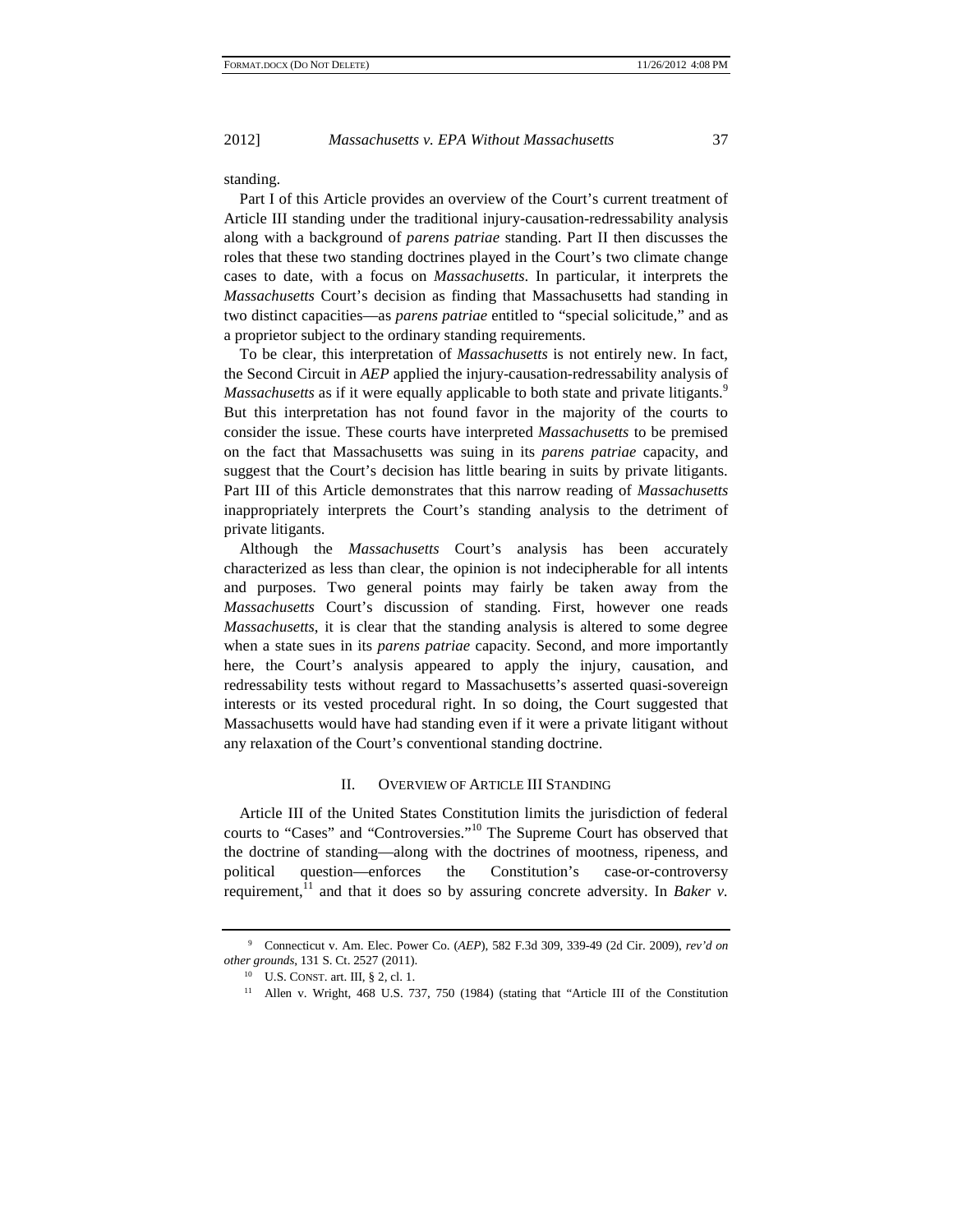*Carr*, for example, the Court explained that "the gist of the question of standing" is whether the petitioner has "such a personal stake in the outcome of the controversy as to assure that concrete adverseness which sharpens the presentation of issues upon which the court so largely depends for illumination."<sup>12</sup> In other words, the standing doctrine helps assure that parties will be sufficiently motivated to argue well.

# *A. Traditional Article III Standing*

# 1. Injury, Causation, and Redressability

To ensure the requisite concrete adverseness, the modern Supreme Court has established a three-part standing test that is largely attributable to the Court's decision in *Lujan v. Defenders of Wildlife*. 13 Per *Lujan*, a plaintiff must have (1) suffered an "injury in fact" that is (2) fairly traceable to the challenged conduct and  $(3)$  likely to be redressed by a favorable court decision.<sup>14</sup> Although acknowledging that the "standing doctrine incorporates concepts concededly not susceptible of precise definition,"<sup>15</sup> the Court has provided further direction.

An "injury in fact" has been defined as an invasion of a legally protected interest that is concrete,<sup>16</sup> particularized,<sup>17</sup> and actual or imminent.<sup>18</sup> The Court

14 *See id.* at 560-61; *see also* Allen, 468 U.S. at 751; Valley Forge Christian Coll. v. Americans United for Separation of Church & State, 454 U.S. 464, 472 (1982). 15 Allen, 468 U.S. at 751. The Court in *Allen* explained that "[t]hese terms cannot be defined so

as to make application of the constitutional standing requirement a mechanical exercise." *Id.*

<sup>16</sup>*Id.* at 756. 17 The Court in *Lujan* noted that "[b]y particularized, we mean that the injury must affect the plaintiff in a personal and individual way." *Lujan*, 504 U.S. at 560 n.1. Significantly, this requirement does not necessarily preclude suit for widely-shared injuries. The Court in *Federal Election Commission v. Akins* explained: "[W]here a harm is concrete, though widely shared, the Court has found 'injury in fact.'" 524 U.S. 11, 24 (1998); *see also* Massachusetts v. EPA, 549 U.S. 497, 526 n.24 (2007) ("To deny standing to persons who are in fact injured simply because many others are also injured, would mean that the most injurious and widespread Government actions could be questioned by nobody. We cannot accept that conclusion." (citation omitted)). Notably, the *Akins* Court appeared to suggest that an injury is particularized so long as it is concrete. The Court did not require the petitioners to show that the alleged harm—a lack of information—was distinct from that of the general populace. *See Akins*, 524 U.S. at 24-25 ("We conclude that . . . the informational injury at issue here . . . is sufficiently concrete and specific such that the fact that it is widely shared does not deprive Congress of constitutional power to authorize its vindication in the federal courts."). The *Massachusetts* Court, however, implicitly rejected such an interpretation. The Court interpreted *Akins* as supporting the proposition that a widely-shared injury may nonetheless be concrete. *See Massachusetts*, 549 U.S. at 522 ("That these climate-change risks are 'widely shared' does not minimize Massachusetts' interest in the outcome of this litigation."). The Court then went on to establish independently that Massachusetts's alleged injuries were additionally particularized.

confines the federal courts to adjudicating actual 'cases' and 'controversies,'" and that it does so through the doctrines of "'not only standing but mootness, ripeness, political question, and the like'" (citation omitted)). 12 369 U.S. 186, 204 (1962).

<sup>13 504</sup> U.S. 555 (1992).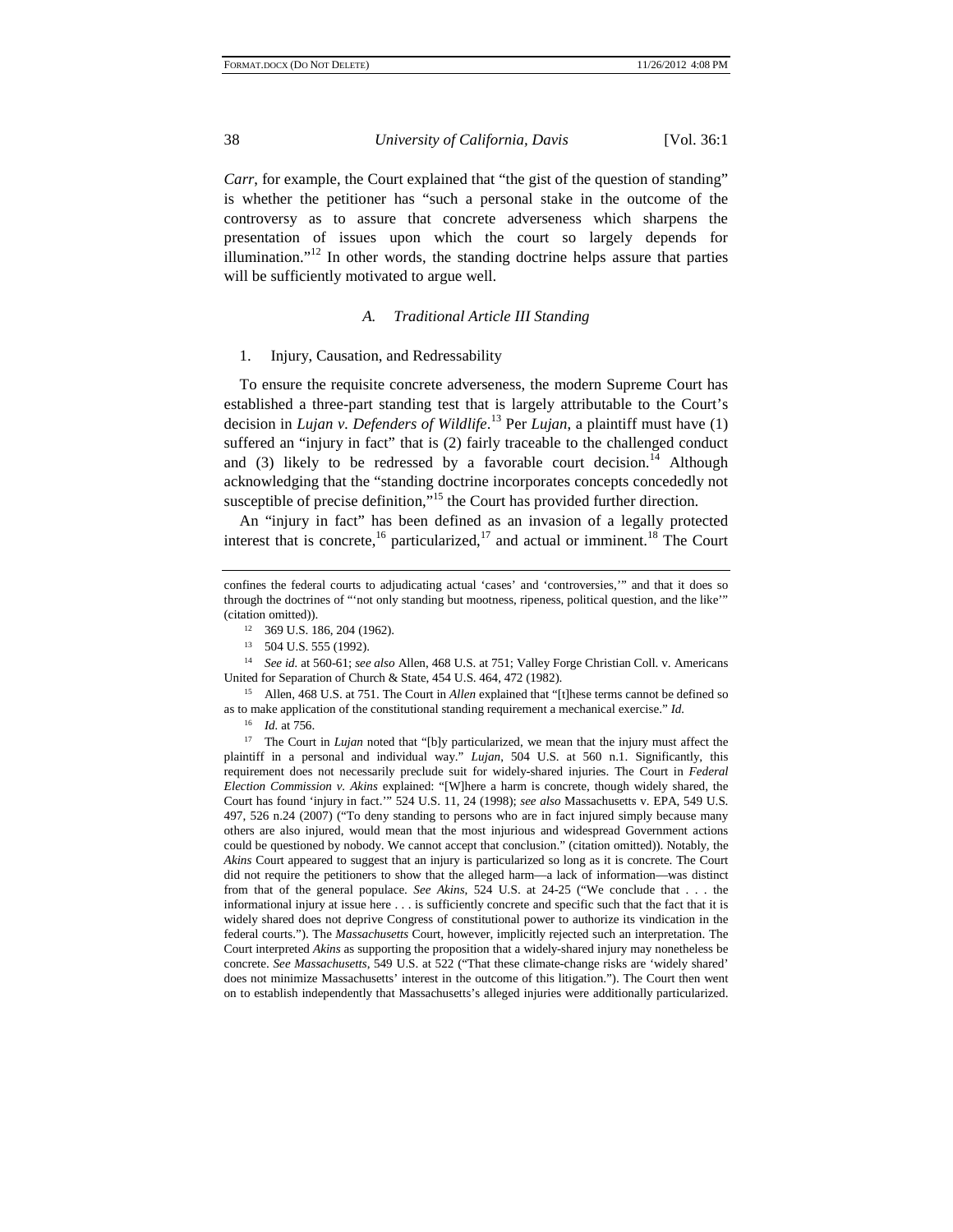has observed that the invaded interest may take a variety of forms—including injury to economic,<sup>19</sup> recreational,<sup>20</sup> and aesthetic<sup>21</sup> interests—and that the alleged injury need not exceed some particular magnitude—as long as the injury is cognizable, an "identifiable trifle" will do. $^{22}$ 

The Court has provided further direction with respect to causation and redressability. The causation requirement ensures largely that the alleged injury is not one that "results from the independent action of some third party not before the court."<sup>23</sup> The Court has made clear that although this requirement does not demand "but for" causation, $^{24}$  the test is not whether the alleged injury "can somehow be traced" to the challenged conduct.<sup>25</sup> The final standing requirement—redressability—is related to but distinct from causation.<sup>26</sup> To

(noting that the "first question [in the standing analysis] is whether the plaintiff alleges that the challenged action has caused him injury in fact, economic or otherwise").

20 Friends of the Earth, Inc. v. Laidlaw Envtl. Services (TOC), Inc.*,* 528 U.S. 167, 184 (2000) (finding "injury in fact" as "a company's continuous and pervasive illegal discharges of pollutants into a river would cause nearby residents to curtail their recreational use . . . and would subject them to other economic and aesthetic harms").

<sup>21</sup> Sierra Club v. Morton, 405 U.S. 727, 742 (1972) ("[N]o doubt exists that 'injury in fact' to 'aesthetic' and 'conservational' interests is here sufficienty [*sic*] threatened to satisfy the case-orcontroversy clause."). 22 United States v. Students Challenging Regulatory Agency Procedures (*SCRAP*), 412 U.S.

669, 690 n.14 (1973) (quoting Kenneth C. Davis, *Standing: Taxpayers and Others*, 35 U. CHI. L. REV. 601, 613 (1967)).

23 Simon v. E. Ky. Welfare Rights Org., 426 U.S. 26, 41-42 (1976); *see* Friends of the Earth, Inc. v. Gaston Copper Recycling Corp., 204 F.3d 149, 161 (4th Cir. 2000) ("The 'fairly traceable' requirement is in large part designed to ensure that the injury complained of is 'not the result of the independent action of some third party not before the court.'" (citation omitted)).<br><sup>24</sup> Duke Power Co. v. Carolina Envtl. Study Group, Inc., 438 U.S. 59, 77-78 (1978) (rejecting

the idea that a litigant must show "but for" causation to establish standing and explaining that "[n]othing in our prior cases requires a party seeking to invoke federal jurisdiction to negate the kind of speculative and hypothetical possibilities suggested in order to demonstrate the likely effectiveness of judicial relief"); Warth v. Seldin, 422 U.S. 490, 505 (1975) (Although it may make it substantially more difficult, "the indirectness of the injury does not necessarily deprive the person harmed of standing to vindicate his rights.").<br><sup>25</sup> Hein v. Freedom From Religion Found., Inc., 551 U.S. 587, 614 (2007).<br><sup>26</sup> Allen v. Wright, 468 U.S. 737, 753 n.19 (1984) ("The 'fairly traceable' and 'redressability'

components of the constitutional standing inquiry were initially articulated by this Court as 'two facets of a single causation requirement.' [To] the extent there is a difference, it is that the former examines the causal connection between the assertedly unlawful conduct and the alleged injury, whereas the latter examines the causal connection between the alleged injury and the judicial relief

See id. ("Because the Commonwealth 'owns a substantial portion of the state's coastal property,' . . . it has alleged a particularized injury.").<br><sup>18</sup> The Court has observed that the imminency requirement is a "somewhat elastic concept,"

which focuses on the certainty of the injury occurring in the future, seeking to ensure that the injury is not too speculative. *Lujan*, 504 U.S. at 564 n.2; Connecticut v. Am. Elec. Power Co. (*AEP*), 582 F.3d 309, 343 (2d Cir. 2009) (stating that the *Lujan* Court, in describing imminence, "focused on the *certainty* of that injury occurring in the future, seeking to ensure that the injury was not speculative"); *see also* Whitmore v. Arkansas, 495 U.S. 149, 158 (1990) ("A threatened injury must be 'certainly impending' to constitute injury in fact.").<br><sup>19</sup> Ass'n of Data Processing Serv. Organizations, Inc. v. Camp, 397 U.S. 150, 152 (1970)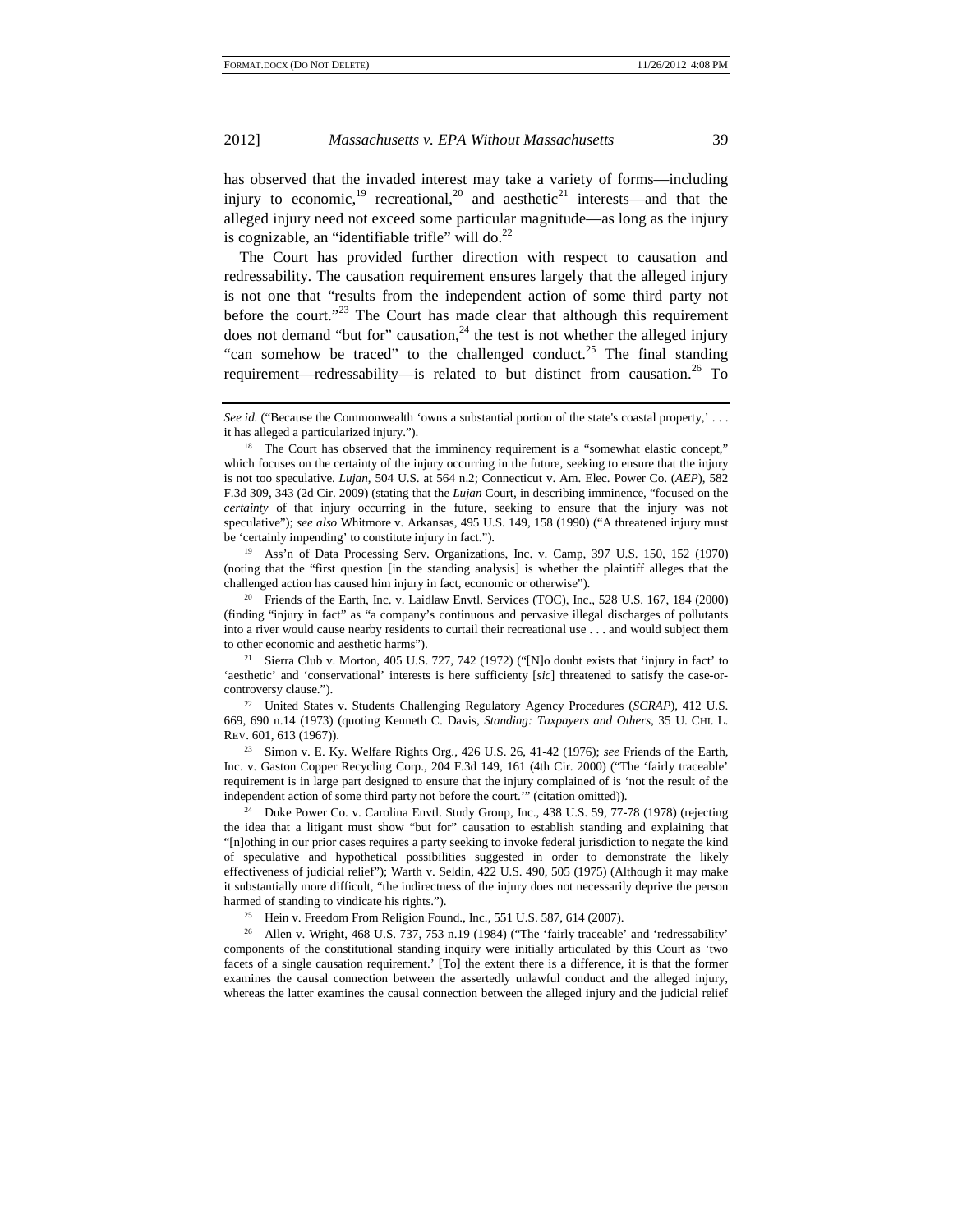establish redressability, the Court has emphasized that a party "need not show that a favorable decision will relieve his every injury."<sup>27</sup> That the injury is likely to be redressed to "some extent" suffices.<sup>28</sup>

# 2. Relaxed Standing for Procedural-Injury Litigants

Although often citing the above elements—injury, causation, and redressability—as forming the "irreducible minimum" for Article III standing,<sup>29</sup> the Court has recognized that these requirements are in fact reducible, at least to an extent.

In *Lujan*, a plurality of the Court observed in a footnote that a "person who has been accorded a procedural right to protect his concrete interests can assert that right without meeting all the normal standards for redressability and immediacy."30 The majority of the Court in *Massachusetts* adopted the *Lujan* plurality's language<sup>31</sup> and explained its effect on redressability: "When a litigant is vested with a procedural right, that litigant has standing if there is some possibility that the requested relief will prompt the injury-causing party to reconsider the decision that allegedly harmed the litigant."<sup>32</sup> Thus, rather than having to show a "likelihood,"<sup>33</sup> such a litigant need only demonstrate "some possibility" that the alleged injury will be redressed.

The Court in *Summers v. Earth Island Institute*<sup>34</sup> appeared to go further. There, the Court suggested that Congress could remove the redressability requirement from the standing inquiry altogether.<sup>35</sup> In general, this interpretation appears hardly more demanding than the requirement that the litigant demonstrate "some possibility" of redressability. Indeed, it is difficult to conceive of a situation—apart from one where the action is effectively moot<sup>36</sup> where the litigant would fail such a burden. Dropping entirely the redressability

- 
- $\frac{34}{35}$  555 U.S. 488 (2009).

Id. at 497 ("Unlike redressability, . . . the requirement of injury in fact is a hard floor of Article III jurisdiction that cannot be removed by statute.").<br><sup>36</sup> "'[A] case is moot when the issues presented are no longer 'live' or the parties lack a legally

cognizable interest in the outcome.'" City of Erie v. Pap's A.M., 529 U.S. 277, 287 (2000) (quoting Cnty. of Los Angeles v. Davis, 440 U.S. 625, 631 (1979)). "[T]he second aspect of mootness, that is, the parties' interest in the litigation[,] has [been] referred to . . . as the 'personal stake' requirement." U.S. Parole Comm'n v. Geraghty, 445 U.S. 388, 396 (1980) (citations omitted).

requested."); Haitian Refugee Ctr. v. Gracey, 809 F.2d 794, 801 (D.C. Cir. 1987) ("The 'traceability' and 'redressability' requirements are closely related."). 27 Larson v. Valente, 456 U.S. 228, 244 n.15 (1982).

<sup>28</sup> Massachusetts v. EPA, 549 U.S. 497, 526 (2007).

<sup>29</sup> *See, e.g.*, Lujan v. Defenders of Wildlife, 504 U.S. 555, 560 (1992); Valley Forge Christian Coll. v. Americans United for Separation of Church and State, Inc., 454 U.S. 464, 472 (1982).<br>
<sup>30</sup> *Lujan*, 504 U.S. at 572 n.7.<br>
<sup>31</sup> *Massachusetts*, 549 U.S. at 517-18.<br>
<sup>32</sup> *Id.* at 518.<br>
Steel Co. v. Citizens for a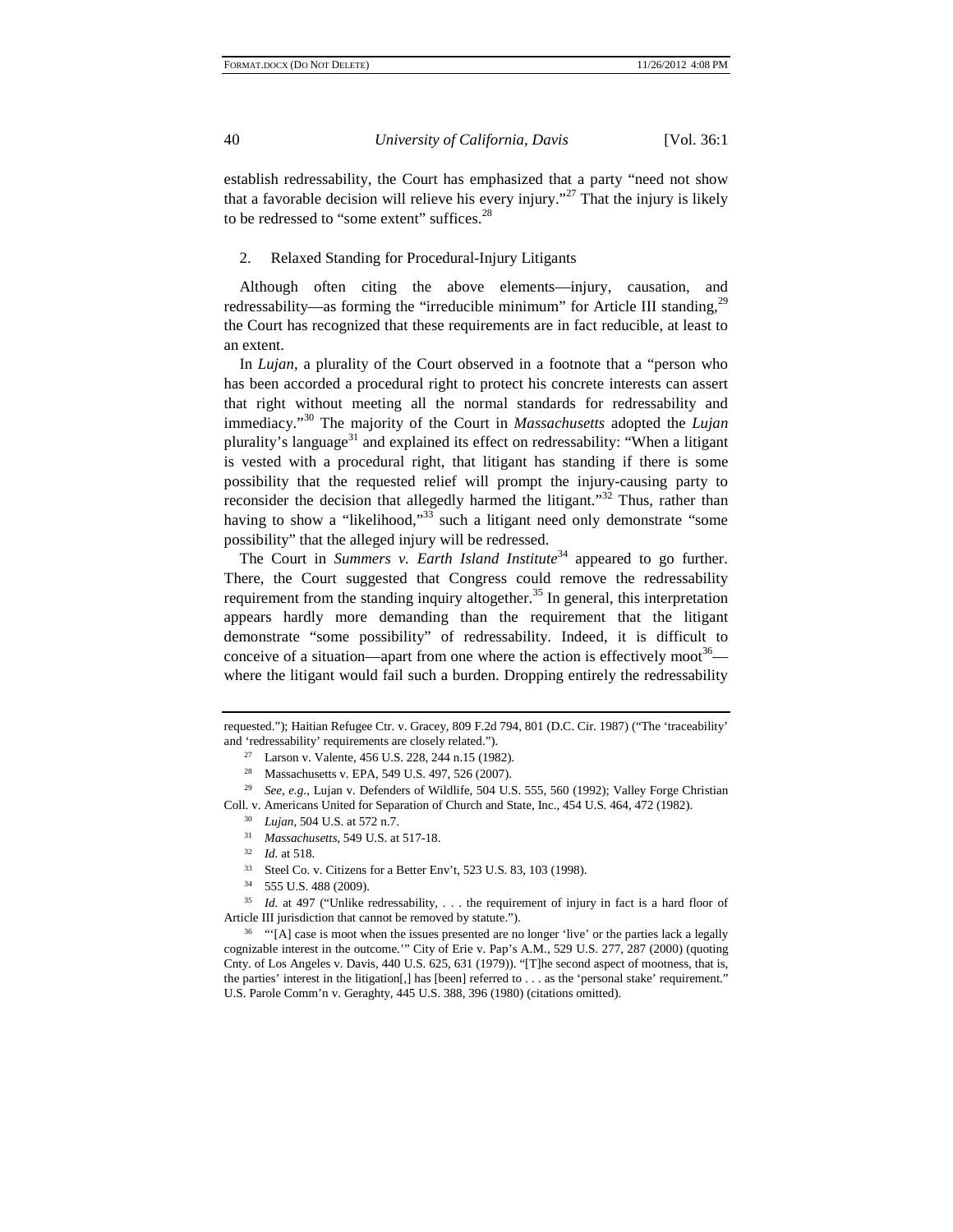requirement where a litigant suffers a procedural injury therefore carries some appeal, especially since a "some possibility" standard risks turning the plaintiff's burden into nothing more than an "ingenious academic exercise in the conceivable."37

However, the risks attached to an alternative doing away with the redressability requirement altogether are much higher; in particular, it risks wasting court resources where parties are indifferent to their cases' outcome. More fundamentally, this alternative forgets the overarching purpose of standing doctrine to ensure the petitioner has a sufficient "personal stake in the outcome of the controversy."38 Certainly, if an injury is unredressable, the requisite personal stake in the outcome would be absent. To grant standing in such circumstances would only effect a waste of the "the scarce resources of the federal courts."39 Thus, consistent with *Massachusetts*, courts must require a procedural-injury litigant—and all other litigants for that matter—to demonstrate at least some possibility that the alleged injury will be redressed by a favorable decision. This consideration carries particular importance when analyzing the exceptionally hazy doctrine of *parens patriae* standing.

# *B. Parens Patriae Standing*

Although the above three-part *Lujan* test clearly applies to private litigants, the Supreme Court has never held that the same analysis necessarily applies to state litigants. In fact, the Court's standing jurisprudence prior to *Lujan* suggested that it would not. Beginning with *Louisiana v. Texas*, the Court recognized that states are distinct from private litigants for the purposes of invoking federal jurisdiction.40 A year later in *Missouri v. Illinois*, the Court explained that this special treatment derives from the states' presumed prior status as independent sovereigns. $41$  When a state enters the Union, it presumably surrenders certain sovereign prerogatives to the federal government—such as the right to declare war on neighboring states—and thereby limits its ability to remedy perceived injuries.<sup>42</sup> The *Missouri* Court reasoned that, in certain circumstances at least, states are therefore entitled to special treatment where suit in court serves as their only remaining remedial tool.<sup>43</sup> In such

<sup>37</sup> U.S. v. Students Challenging Regulatory Agency Procedures (*SCRAP*), 412 U.S. 669, 688 (1973). 38 Baker v. Carr, 369 U.S. 186, 204 (1962).

<sup>&</sup>lt;sup>39</sup> Friends of the Earth, Inc. v. Laidlaw Envtl. Services (TOC), Inc., 528 U.S. 167, 191 (2000).

<sup>40 176</sup> U.S. 1, 19 (1900) (recognizing Louisiana's right to "present[] herself in the attitude of *parens patriae*, trustee, guardian, or representative of all her citizens").

<sup>41 180</sup> U.S. 208, 241 (1901).

<sup>42</sup> *See* id. ("If Missouri were an independent and sovereign state all must admit that she could seek a remedy by negotiation, and, that failing, by force."). 43 *See* id. ("Diplomatic powers and the right to make war having been surrendered to the

<sup>[</sup>federal] government, it was to be expected that upon the latter would be devolved the duty of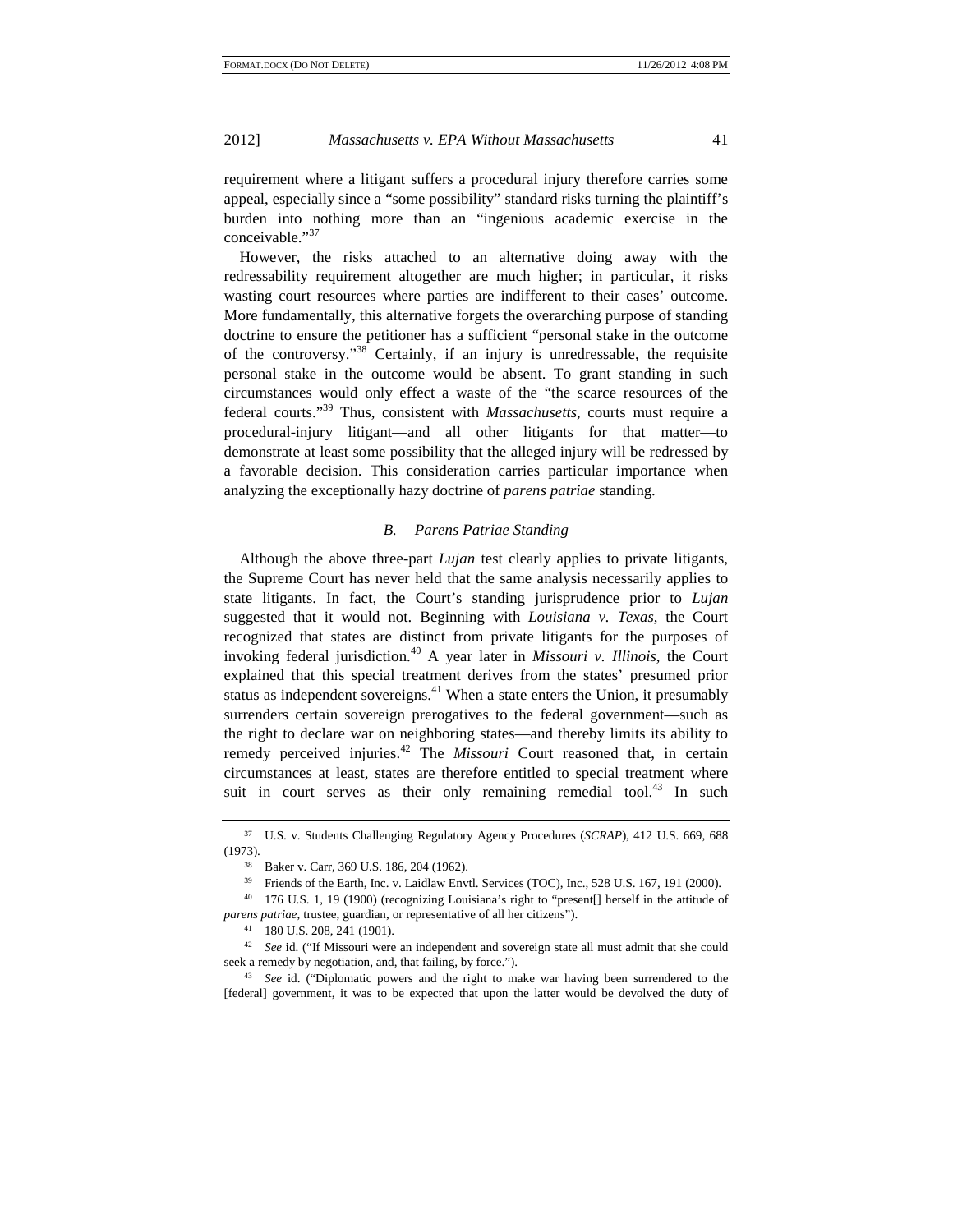circumstances, states bring suit in their *parens patriae* capacity.

More recently, in *Alfred L. Snapp & Son, Inc. v. Puerto Rico, ex rel., Barez*  $(Snapp)$ ,<sup>44</sup>, the Court provided its most in-depth discussion of when a state may bring suit in its *parens patriae* capacity. To establish *parens patriae* standing, "the State must assert an injury to what has been characterized as a 'quasisovereign' interest,<sup>145</sup> an admittedly amorphous concept "that does not lend itself to a simple or exact definition" and that is perhaps best understood by identifying what it is not.<sup>46</sup> It is not, the *Snapp* Court explained, a sovereign interest, $47$  a proprietary interest comparable to that of a private party, or a private interest pursued by the state as a nominal party.<sup>48</sup>

Generally stated, a quasi-sovereign interest is instead an interest "apart from the interests of particular private parties"<sup>49</sup> that "the State has in the well-being of its populace."50 A vague interest in the populace's well-being, however, is not in and of itself sufficient to establish *parens patriae* standing: "A quasisovereign interest must be sufficiently concrete to create an actual controversy between the State and the defendant."<sup>51</sup> This requirement ties in to the "gist" of the standing inquiry in attempting to "assure that concrete adverseness"<sup>52</sup> which enables a court to perform its job effectively.

The Court in *Snapp* went on to identify two general categories of quasisovereign interests recognized in earlier case law. "First, a State has a quasi-

providing a remedy, and that remedy, we think, is found in [court]."). 44 458 U.S. 592 (1982).

<sup>45</sup> *Id.* at 601. Several courts, including the Second Circuit in *AEP* have incorrectly characterized *Snapp* as requiring "[a] state[ to] (1) '... articulate an interest apart from the interests of particular private parties . . .'; (2) '. . . express a quasi-sovereign interest'; and (3) '. . . allege[] injury to a sufficiently substantial segment of its population." Connecticut v. Am. Elec. Power Co., 582 F.3d 309, 335-36 (2d Cir. 2009) (footnote omitted) (citing *Snapp*, 458 U.S. at 607); *see* Quapaw Tribe of Oklahoma v. Blue Tee Corp., 653 F. Supp. 2d 1166, 1179 (N.D. Okla. 2009); Connecticut v. Physicians Health Servs. of Conn., Inc., 103 F. Supp. 2d 495, 504 (D. Conn. 2000). These opinions conflate the requirements of quasi-sovereign interests and *parens patriae* standing. To satisfy the injury prong of *parens patriae* standing, a state need only assert an injury to a concrete quasi-sovereign interest. *Snapp*, 458 U.S. at 601-02. A quasi-sovereign interest, in turn, is an interest "apart from the interests of particular private parties" that relates to "a sufficiently substantial

segment of [the state's] population." *Id.* at 607.<br><sup>46</sup> *Snapp*, 458 U.S. at 601.<br><sup>47</sup> The *Snapp* Court noted two "easily identified" sovereign interests: A state has a sovereign

interest in the enforcement of its laws and the recognition of its borders. *Id.*<br><sup>48</sup> *Id.* at 602.<br><sup>49</sup> *Id.* at 607.<br>*50 Id.* at 602. Without specifying the "definitive limits on the proportion of the population of the State that must be adversely affected by the challenged behavior," the Court explained that the state must allege injury to a "sufficiently substantial segment of its population" and that both the direct and indirect effects of the injury must be considered in determining whether the state's allegations are sufficient. *Id.* at 607. 51 *Id.* at 602.

<sup>52</sup> *See* Massachusetts v. EPA, 549 U.S. 497, 517 (2007) (quoting Baker v. Carr, 369 U.S. 186, 204 (1962)).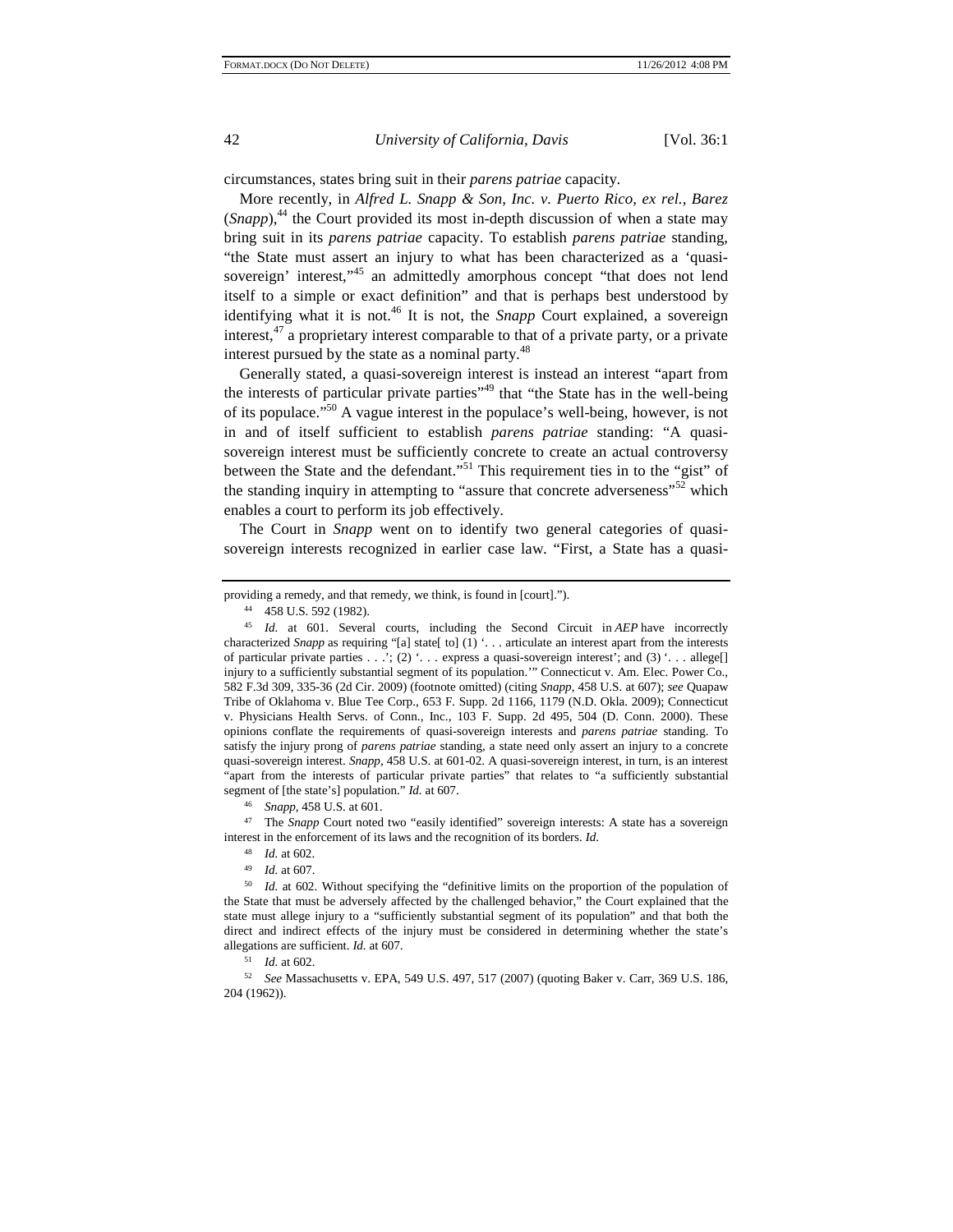sovereign interest in the health and well-being—both physical and economic of its residents in general."53 For example, the Court in *Georgia v. Tennessee Copper Co.* held that Georgia had standing as *parens patriae* to seek an injunction against companies whose sulfur emissions allegedly caused substantial harm to the state's forests and inhabitants.<sup>54</sup> "Second, a State has a quasi-sovereign interest in not being discriminatorily denied its rightful status within the federal system."<sup>55</sup> In *Snapp*, Puerto Rico asserted such a quasisovereign interest by alleging that Puerto Ricans were denied the benefits of access to domestic work opportunities that the federal statutes at issue were designed to secure for United States workers.<sup>56</sup> Because Puerto Rico's allegations "f[e]ll within the Commonwealth's quasi-sovereign interests," the Court held that Puerto Rico could "support a *parens patriae* action."<sup>57</sup>

But the *Snapp* Court did not mean to say that a state's quasi-sovereign interest is sufficient in itself to support standing. *Snapp*, in focusing on clarifying the meaning of a "quasi-sovereign" interest, fell short of providing a full test for *parens patriae* standing. For example, although the Court did further explain that the state must be "adversely affected by the challenged behavior," this certainly was no attempt to delineate the particular requirements of causation in *parens patriae* actions; rather, this casual note was merely the tail end of a statement relating to what may qualify as a quasi-sovereign interest.<sup>58</sup> Considering *Snapp* together with the Court's prior decisions, the test for *parens patriae* standing appears as follows: A state has *parens patriae* standing where it alleges (1) actual or threatened injury<sup>59</sup> to a concrete quasi-sovereign interest<sup>60</sup> (2) that is traceable, to some yet unclarified extent, to the challenged conduct<sup>61</sup> and (3) that is, at least potentially, redressable by a favorable court decision.<sup>62</sup>

58 *See id.* at 607 ("The Court has not attempted to draw any definitive limits on the proportion of the population of the State that must be adversely affected by the challenged behavior.").<br><sup>59</sup> Hawaii v. Standard Oil Co. of Cal., 405 U.S. 251, 258 (1972) ("[A] State [has standing] to

sue as *parens patriae* to *prevent* or repair harm to its 'quasisovereign' [*sic*] interests." (emphasis added)).<br>
<sup>60</sup> Snapp, 458 U.S. at 607.<br>
<sup>61</sup> See id. (noting that the state must be "adversely affected by the challenged behavior").<br>
<sup>61</sup> See id. (noting that the state must be "adversely affected by the challenged beha

*parens patriae* capacity, must demonstrate some measure of redressability. *See* 451 U.S. 725, 735-36 (1981) ("In order to constitute a proper 'controversy' under our original jurisdiction, 'it must appear that the complaining State has suffered a wrong through the action of the other State, furnishing ground for judicial redress . . . .'" (citation omitted)). Although the Court has never clearly applied a redressability requirement in a *parens patriae* action, the Court's *parens patriae* cases cannot be

<sup>53</sup>*Snapp*, 458 U.S. at 607. 54 *See* 206 U.S. 230, 236-37 (1907). 55 *Snapp*, 458 U.S. at 607. 56 *Id.* at 608. Puerto Rico additionally asserted "a quasi-sovereign interest in the health and well-being . . . of its residents in general" by alleging that certain Virginia individuals and companies discriminated against Puerto Ricans in favor of foreign laborers. *Id.* at 607-08. 57 *Id.* at 608.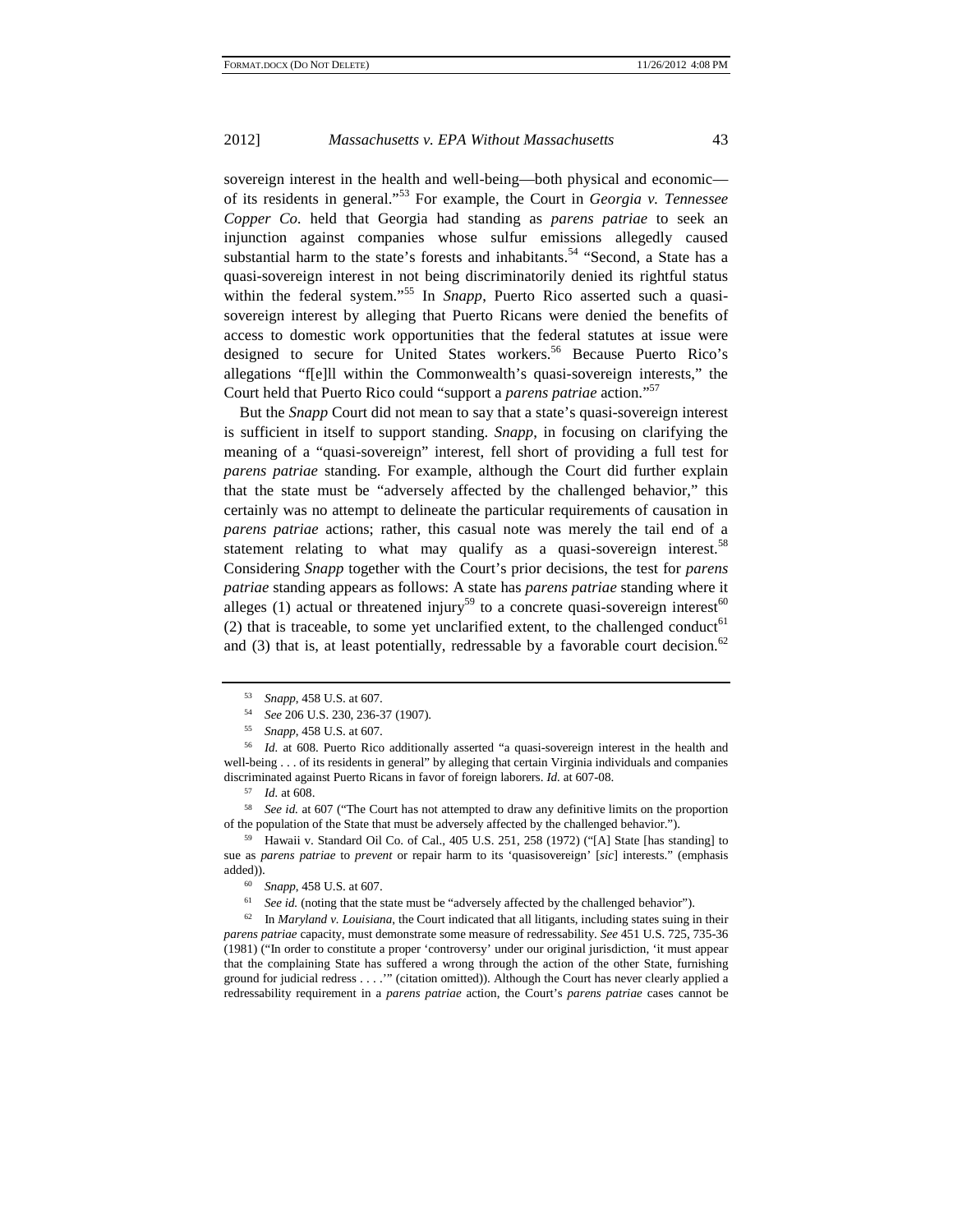The latter two requirements of causation and redressability are potentially replicas of the same requirements as discussed in *Lujan*, 63 but if the "special solicitude<sup>"64</sup> owed states is to have any significance, one would expect these requirements to be somewhat less demanding.

#### III. CLIMATE CHANGE LITIGATION IN THE SUPREME COURT

#### *A. Massachusetts v. EPA*

In April 2007, the Supreme Court decided *Massachusetts v. EPA* where it considered for the first time the role of *parens patriae* standing post-*Lujan*. The Court held that the petitioners—ten states and six trade associations—had standing to challenge a decision by the U.S. Environmental Protection Agency (EPA) not to regulate greenhouse gas emissions from new motor vehicles under the Clean Air Act (CAA).<sup>65</sup>

The Court began its standing analysis by referencing the familiar three-part *Lujan* test.<sup>66</sup> The Court, however, subsequently noted two considerations that would move it away from the conventional *Lujan* analysis. First, citing *Lujan*, the majority observed that "a litigant to whom Congress has 'accorded a procedural right to protect his concrete interests. . . [may establish standing] without meeting all the normal standards for redressability and immediacy."<sup>67</sup> The Court then backed away from *Lujan* altogether and stated that it was "of considerable relevance that the party seeking review here [wa]s a sovereign State and not, as it was in *Lujan*, a private individual."68 Summarizing, the Court explained that "[g]iven [Massachusetts's] procedural right and [its] stake in protecting its quasi-sovereign interests, the Commonwealth is entitled to special solicitude in our standing analysis."<sup>69</sup>

read to do away with standing's redressability requirement, as some scholars suggest. *See* Zdeb, *supra* note 8, at 1082 (arguing that "states need only assert a valid quasi-sovereign interest in protecting the health and welfare of their citizens—which global warming plainly implicates—to establish standing in their capacity as *parens patriae*"). Absent a redressability requirement, courts could inappropriately grant standing in cases where parties are indifferent to its outcome. *See supra* text accompanying notes 34-39. At a minimum, courts must require all litigants, even states, to demonstrate "some possibility" that the alleged injury will be redressed by a favorable decision, *see* Massachusetts v. EPA, 549 U.S.497, 518 (2007), in order to effectively gauge whether litigants possess a sufficient "personal stake in the outcome of the controversy," id. at 517 (quoting Baker v. Carr*,* 369 U.S. 186, 204 (1962)).

<sup>63</sup>*See* Lujan v. Defenders of Wildlife, 504 U.S. 555, 560-61 (1992). 64 *See Massachusetts*, 549 U.S. at 520.

<sup>&</sup>lt;sup>65</sup> *Id.* at 526. Because "[o]nly one of the petitioners needs to have standing to permit . . . review," *id.* at 518, the Court's standing analysis focused exclusively on Massachusetts.<br>
<sup>66</sup> *Id.* at 517.<br>
<sup>67</sup> *Id.* at 517-18 (citing *Lujan*, 504 U.S. at 572 n.7).<br>
<sup>68</sup> *Id.* at 518.<br>
<sup>69</sup> *Id.* at 520.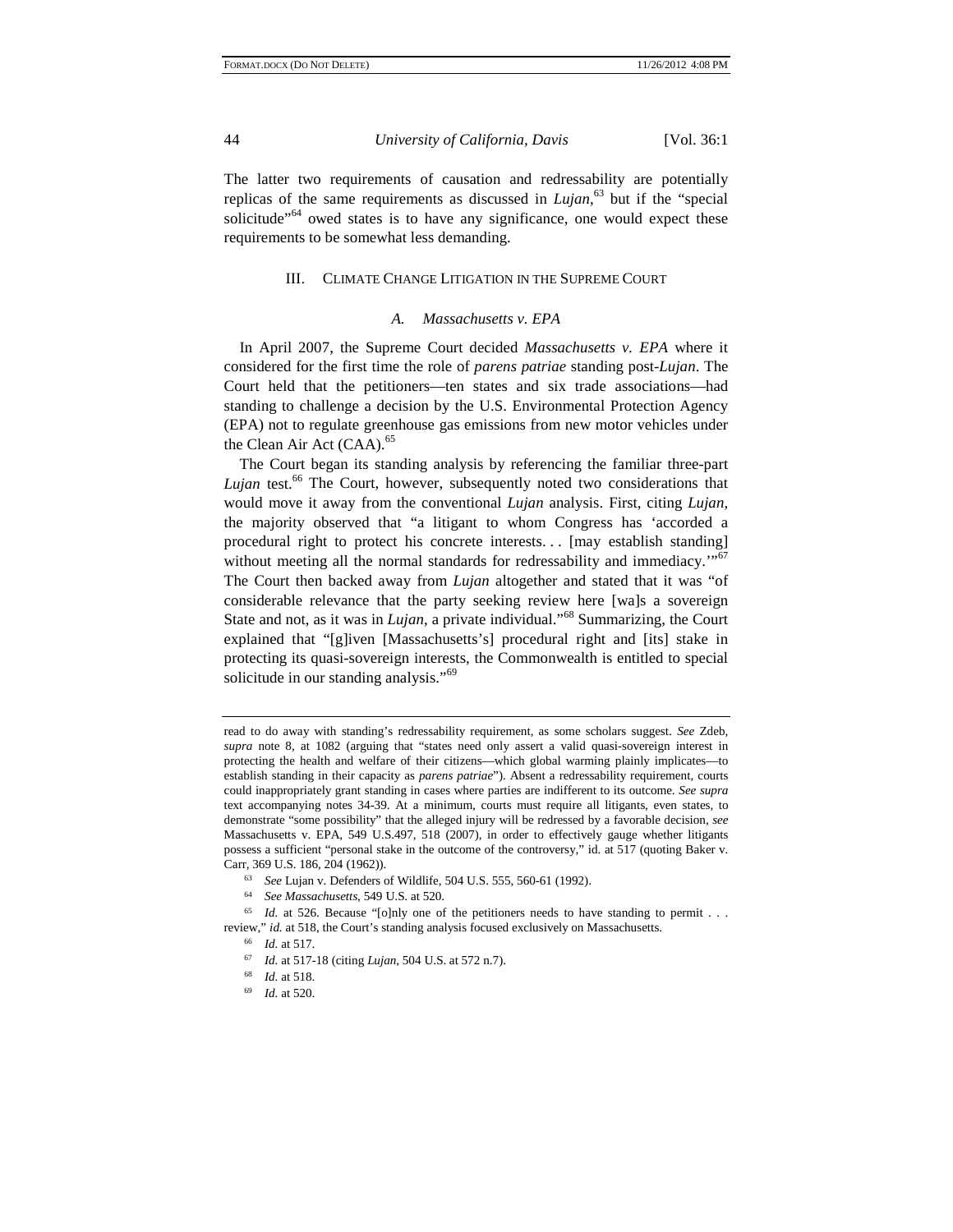But the Court never followed through to explain the effect of this "special solicitude" on the standing analysis. After noting Massachusetts's special entitlement, the majority proceeded to apply the *Lujan* injury, causation, and redressability tests and concluded that "Massachusetts ha[d] satisfied the most demanding standards of the adversarial process."<sup>70</sup> Notably, in analyzing standing under *Lujan*, the Court neither mentioned Massachusetts's quasisovereign interests nor its procedural right to challenge EPA action under the CAA.

#### 1. Effect on *Parens Patriae* Standing Doctrine

The *Massachusetts* Court's standing analysis has elicited much commentary and criticism. At worst, the Court's opinion has been described as "muddled"<sup>71</sup> and "befuddl $\lim_{x \to 7}$ "?; at best, it has been said to be "less than clear."<sup>73</sup> The Court's puzzling decision has received two general interpretations. First, that "States are not normal litigants"<sup>74</sup> subject to the *Lujan* injury, causation, and redressability tests, but rather are subject to an altogether different Article III standing test—seemingly that articulated in *Snapp*—when suing in their *parens*  patriae capacity.<sup>75</sup> Alternatively, the "special solicitude" owed Massachusetts and other similarly situated states has been interpreted to relax the *Lujan*

 $^{70}$  *Id.* at 521.

<sup>&</sup>lt;sup>71</sup> See Connecticut v. Am. Elec. Power Co. (*AEP*), 582 F.3d 309, 337 (2d Cir. 2009).<br><sup>72</sup> See Weinstock, *supra* note 8, at 814.<br><sup>73</sup> See Benjamin Ewing & Douglas A. Kysar, *Prods and Pleas: Limited Government in an Era* 

*of Unlimited Harm*, 121 YALE L.J. 350, 397 (2011). 74 *Massachusetts*, 549 U.S. at 518. 75 *See* Weinstock, *supra* note 8, at 827 (stating that the *Massachusetts* opinion "reveals the doctrinal separation between *parens patriae* and *Lujan* standing" and that these separate standing doctrines offered "independent routes to standing"); Zdeb, *supra* note 8, at 1073 (arguing that '[a]s long as [a state] properly asserts a quasi-sovereign interest in the health and well-being of its citizens, it will have established standing in its capacity as *parens patriae*"). In *Ctr. for Biological Diversity v. U.S. Dept. of Interior*, 563 F.3d 466 (D.C. Cir. 2009), the D.C. Circuit appeared to have accepted this interpretation. *See id.* at 477 ("Outside of the very limited factual setting of *Massachusetts,* the Supreme Court's decision in [*Lujan*] sets forth the test for standing."). However, a subsequent D.C. Circuit opinion suggested that *Lujan* provided the proper framework regardless of any "special solicitude." *See* North Carolina v. EPA, 587 F.3d 422, 425-26 (D.C. Cir. 2009) (stating that "the [*Lujan*] Court described the Article III . . . requirements for standing" and that, "notwithstanding any 'special solicitude' to which [a sovereign state] may be entitled . . . , it must demonstrate Article III standing"). But in finding that every litigant must satisfy the three-part *Lujan* test, the court ignored its previous acknowledgment that, given North Carolina's procedural right, the state could satisfy the redressability prong of standing by demonstrating "some possibility that the requested relief w[ould] prompt the injury-causing party to reconsider the decision that allegedly harmed the litigant." *Id.* at 426 (quoting *Massachusetts*, 549 U.S. at 518). Rather than apply this relaxed redressability requirement, the court went on to find that North Carolina failed to establish redressability because the requested relief was not "likely to redress" the state's asserted injury. *Id.* at 429.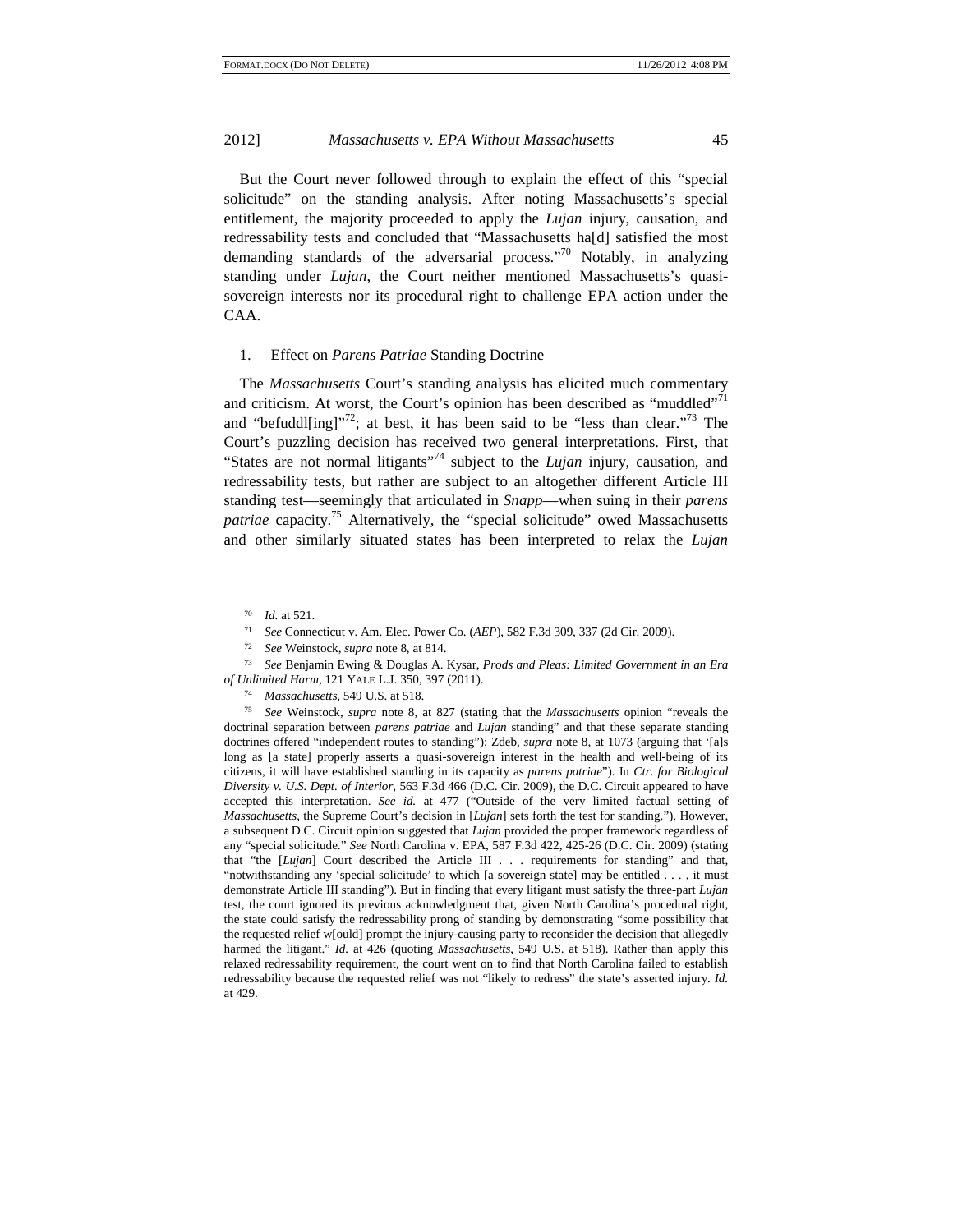standing requirements.<sup>76</sup> Each interpretation will be discussed in turn.

# a. *Parens Patriae* Standing as an Alternative to Traditional Article III Standing

The idea that the *Massachusetts* Court applied a distinct standing analysis for states is perhaps based more in the Court's earlier cases than in the *Massachusetts* decision itself. On its face, *Massachusetts* says very little about how the standing framework is altered when a state seeks to protect its quasisovereign interests. The majority tells us that, in such circumstances, states are entitled to "special solicitude,"<sup>77</sup> but declines to clarify what this "special solicitude" in fact entails. Once one considers the cases on which the Court relies, however, one can identify an implicit distinction between *parens patriae* and traditional *Lujan* standing.

In relying on the Court's precedent in *Tennessee Copper* and *Snapp*, 78 the *Massachusetts* Court suggested that a state may establish Article III standing by asserting injury to a recognized quasi-sovereign interest without satisfying all the specific requirements of *Lujan*. 79 Although eventually applying *Lujan*, the Court hinted this was an entirely distinct standing analysis. According to the Court, *Lujan* did not provide the sole standards for determining Article III standing; rather, it provided "the most demanding standards of the adversarial process."<sup>80</sup> *Parens patriae* standing was, apparently, something altogether different. Indeed, in applying *Lujan*, the Court included not a single reference to Massachusetts's sovereign capacity.

The Court's prior decisions are somewhat less subtle in suggesting such an alternate standing test for state litigants. In *Maryland v. Louisiana*, several

<sup>76</sup> *See* Wyoming *ex rel.* Crank v. United States, 539 F.3d 1236, 1241-42 (10th Cir. 2008) (applying "the familiar three-pronged standing analysis" of *Lujan* while keeping in mind "the 'special solicitude' the *Massachusetts* Court afforded to states"); Pub. Citizen, Inc. v. Nat'l Highway Traffic Safety Admin., 489 F.3d 1279, 1294 n.2, 1297 (D.C. Cir. 2007) (describing the standing requirements of *Lujan* and stating in a footnote that the *Massachusetts* Court applied a diluted form of these requirements, "including [in the] analysis of imminence," in light of the "special solicitude" owed states); Mank, *Should States Have Greater Standing Rights*, *supra* note 8, at 1727 (stating that "the Court . . . applied a more generous standing analysis [under the *Lujan* test] because Massachusetts is a state"); Gillian E. Metzger, *Administrative Law as the New Federalism*, 57 DUKE L.J. 2023, 2039 (2008) (noting that *Massachusetts* could be interpreted as providing a "forgiving application of the standard *Lujan v. Defenders of Wildlife* standing analysis"); Wildermuth, *supra* note 8, at 320 (stating that *Massachusetts* demonstrates that states, when seeking to protect their quasi-sovereign interests, are subject to a "Lujan-lite analysis").<br>
<sup>77</sup> *Massachusetts*, 549 U.S. at 519-20.<br>
<sup>78</sup> *Id.* at 518-19.<br>
<sup>79</sup> This is, in fact, how Chief Justice Roberts interpreted the majority's opinion: "

effect, takes what has always been regarded as a necessary condition for *parens patriae* standing—a quasi-sovereign interest—and converts it into a sufficient showing for purposes of Article III." *Id.* at 538 (Roberts, C.J., dissenting). 80 *Id.* at 521 (majority opinion).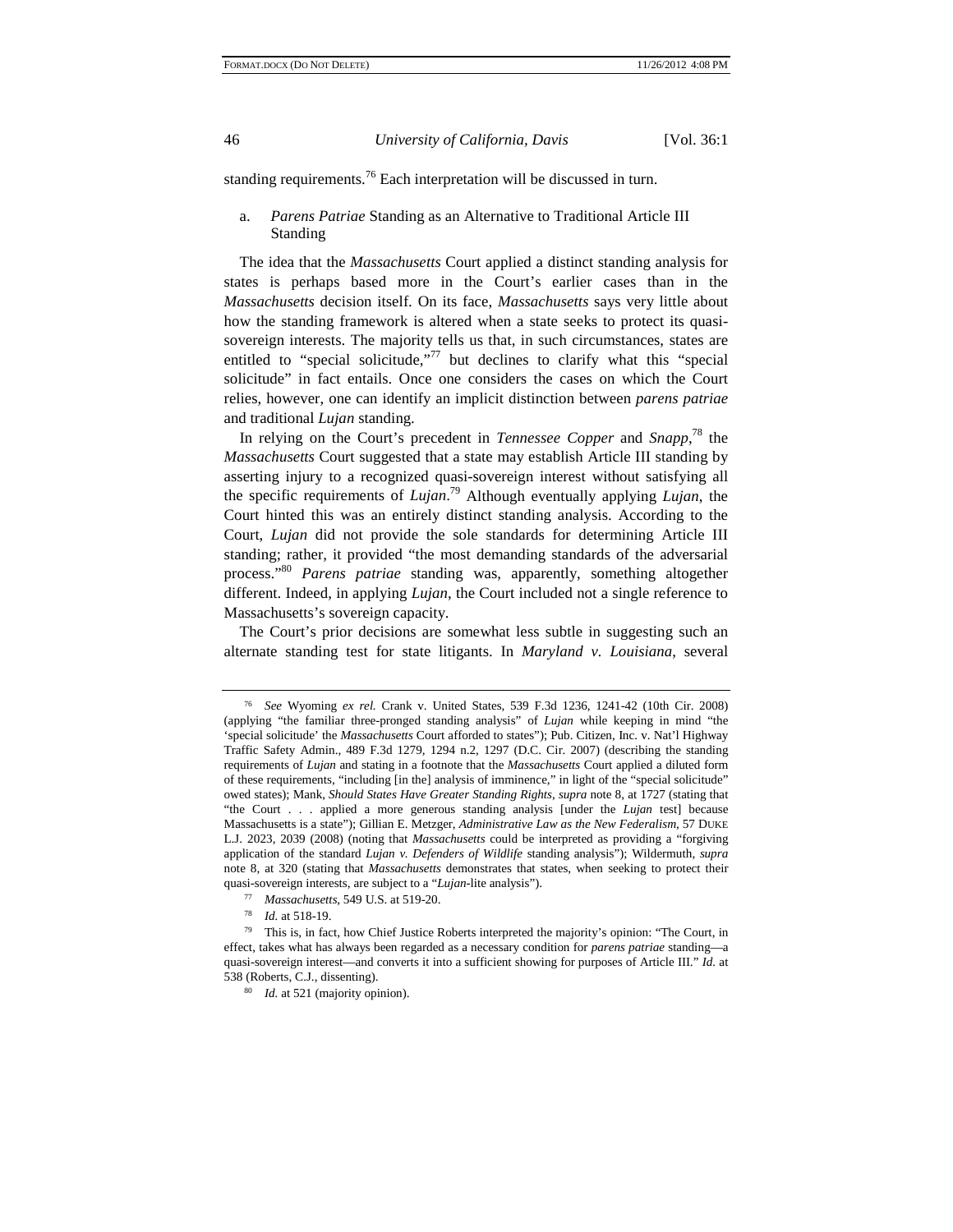states, joined by the United States and a number of pipeline companies, challenged the constitutionality of Louisiana's "First-Use Tax" imposed on certain uses of natural gas brought into Louisiana.<sup>81</sup> In analyzing standing, the Court made clear that the challenging states had standing to sue in two distinct capacities: as consumers and as *parens patriae*. 82

With respect to the states' consumer interest, Louisiana argued that the states could not have standing based on this interest as it was not a sovereign concern.83 The Court disagreed and held that a state, like a private party, may establish standing "if the injury alleged 'fairly can be traced to the challenged action of the defendant.'"84 The Court then concluded that the challenging states had standing as substantial consumers of natural gas whose costs increased as a direct result of the tax. $85$  But that was not the end of the Court's standing analysis. The Court next found that "[j]urisdiction [wa]s also supported by the States' interest as *parens patriae*."<sup>86</sup> The Court likened the litigants to other states seeking to prevent or repair harm to "quasi-sovereign" interests,  $87$  and found sufficient for standing purposes that "the injury alleged affect[ed] the general population of the states in a substantial way."<sup>88</sup>

The *Maryland* Court's analysis of *parens patriae* standing as distinct from traditional private litigant standing was consistent with the Court's prior decisions as well as its later decision in *Snapp*. 89 The Court in *Massachusetts* suggested that *Lujan* did not alter this standing dichotomy. Although the *Massachusetts* Court, in contrast to the *Maryland* Court,<sup>90</sup> was not explicit that it was analyzing the state's standing in two separate capacities, the Court did imply that it was granting standing on *parens patriae* grounds and treating injury to the state's proprietary interests as an alternate basis for standing. The Court stated that Massachusetts's desire to protect its quasi-sovereign interests, like

<sup>81 451</sup> U.S. 725, 728 (1981).

<sup>82</sup>*Id.* at 736-37. 83 *Id.* at 736. 84 *Id.* (quoting Simon v. E. Ky. Welfare Rights Org., 426 U.S. 26, 41-42 (1976)). 85 *Id.*

<sup>86</sup>*Id.* at 737. 87 *Id.* at 738.

<sup>88</sup>*Id.* at 737. 89 *See, e.g.*, Georgia v. Pa. R.R. Co., 324 U.S. 439, 445 (1945); North Dakota v. Minnesota, 263 U.S. 365, 366-67 (1923); Wyoming v. Colorado, 259 U.S. 419, 468 (1922); New York v. New Jersey, 256 U.S. 296, 309 (1921); Georgia v. Tenn. Copper Co., 206 U.S. 230, 237-38 (1907); Kansas v. Colorado, 206 U.S. 46, 99-100 (1907); Kansas v. Colorado, 185 U.S. 125, 146-47 (1902); Missouri v. Illinois & Sanitary Dist. of Chi., 180 U.S. 208, 242 (1901); Louisiana v. Texas, 176 U.S. 1, 19 (1900).

<sup>90</sup> *See* Maryland v. Louisiana, 451 U.S. 725, 737 (1981) (after concluding that the states had standing as substantial consumers of natural gas, the Court stated that "[j]urisdiction [wa]s also supported by the States' interest as *parens patriae*").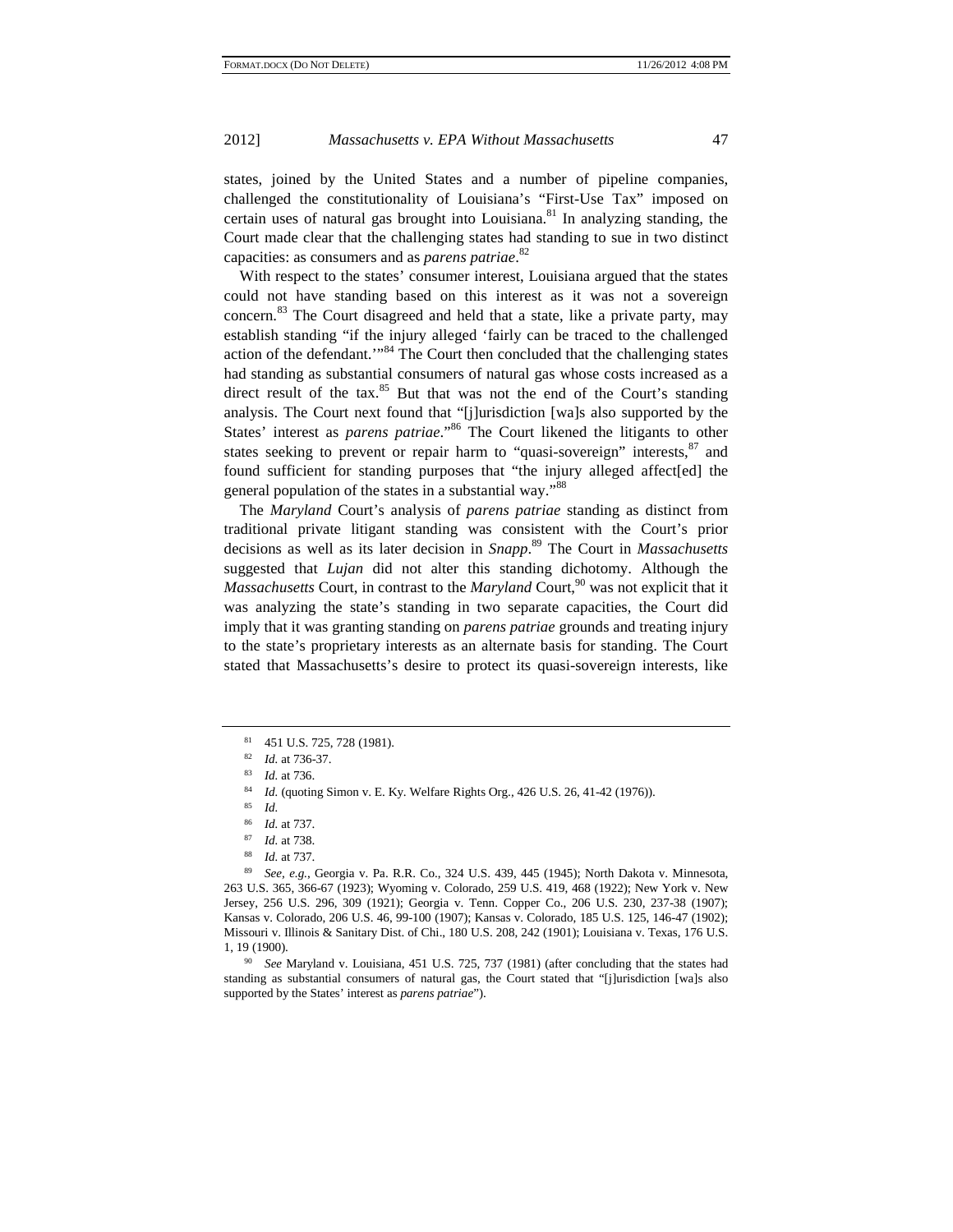Georgia's in *Tennessee Copper*, sufficed to establish Article III standing,<sup>91</sup> and that the injury to Massachusetts's proprietary interests "reinforce[d] th[is] conclusion."92 The Court then analyzed injury to the state "in its capacity as a landowner"<sup>93</sup> and concluded that Massachusetts's allegations "satisfied the most demanding standards of the adversarial process"94—those of *Lujan*.

Of course, apart from a brief discussion of the injury to Massachusetts's quasi-sovereign interests,<sup>95</sup> the *Massachusetts* Court declined to apply the threepart *parens patriae* standing analysis<sup>96</sup> suggested by its precedent. But the lack of a discussion of causation and redressability with respect to the state's quasisovereign interests is unsurprising given the Court's eventual application in full of the very similar three-part  $Lujan$  test.<sup>97</sup> This omission is particularly understandable given the inextricable link between Massachusetts's quasisovereign and proprietary interests at stake, and the inevitable repetitiveness that would have resulted if the Court were to have analyzed causation and redressability with respect to each injured interest. Indeed, unlike *Tennessee Copper* and *Maryland*, the *Massachusetts* Court's standing analysis never clearly separated the state's quasi-sovereign and proprietary interests. Instead, the Court appeared to analyze the same alleged injuries—injuries to Massachusetts's coastal property—under both the *parens patriae* standing analysis as well as the traditional standing test of *Lujan*. 98

<sup>91</sup> Massachusetts v. EPA, 549 U.S. 497, 519 (2007) ("Just as Georgia's independent interest 'in all the earth and air within its domain' supported federal jurisdiction a century ago, so too does

Massachusetts' well-founded desire to preserve its sovereign territory today.").<br><sup>92</sup> *Id.* ("That Massachusetts does in fact own a great deal of the 'territory alleged to be affected' only reinforces the conclusion that its stake in the outcome of this case is sufficiently concrete to warrant the exercise of federal judicial power."). In reading *Massachusetts*, one might conclude that a state's proprietary and quasi-sovereign interests are altogether separate for standing purposes—that one interest or the other must be sufficient in and of itself to establish standing. But this either-or reading forgets the "gist" of standing to determine whether the petitioners have "such a personal stake in the outcome of the controversy as to assure that concrete adverseness which sharpens the presentation of issues upon which the court so largely depends." Baker v. Carr, 369 U.S. 186, 204 (1962). By staying grounded in the standing doctrine's ultimate purpose, one can recognize that it would make little "sense . . . to say that categorically distinct interests cannot be additive." *See* Ewing & Kysar, *supra* note 73, at 398-99. Although these distinct interests may be additive, however, the *Massachusetts* Court appeared to find that the state's quasi-sovereign and proprietary interests were each independently sufficient to establish standing. *See Massachusetts*, 549 U.S. at 519 (stating that "Massachusetts' well-founded desire to preserve its sovereign territory" in its capacity as a quasi-sovereign sufficed to establish standing); *id.* at 522 (analyzing separately injury to the state "in its capacity as a landowner" and finding the three-prong *Lujan* test satisfied). *But see* Ewing & Kysar, *supra* note 73, at 397-99; Weinstock, *supra* note 8, at 826 (arguing that the Court

<sup>%</sup> found standing because of Massachusetts's combined quasi-sovereign and proprietary interests).<br>
<sup>93</sup> *Massachusetts*, 549 U.S. at 522.<br>
<sup>94</sup> *Id.* at 521.<br> *See id.* at 518-20.<br> *See supra* text accompanying notes 59-62.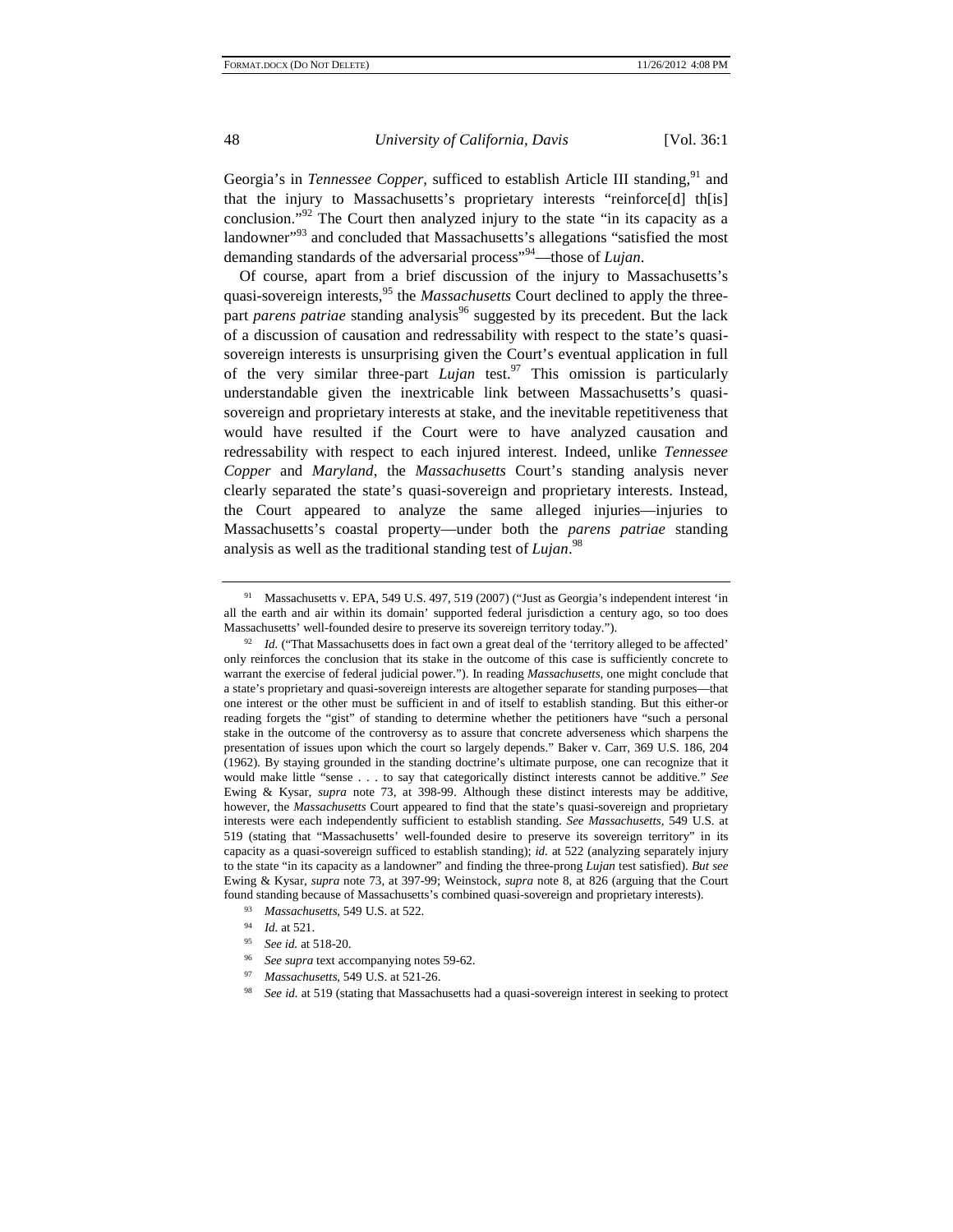Given the broad threat to Massachusetts's coastal property, the Court's finding that climate change implicated both quasi-sovereign and proprietary interests was unsurprising. That the Court was less than clear in separating Massachusetts's quasi-sovereign and proprietary interests perhaps relates to the fact that the Court only considered the state's territory generally without regard to its specific uses. Why the Court provided only a generalized analysis is easy to explain: the petitioners never briefed the issue of *parens patriae* standing.

#### b. *Parens Patriae* Standing as a Relaxed Form of *Lujan*

An alternative explanation for the *Massachusetts* Court's standing analysis works within the traditional injury-causation-redressability test of *Lujan*. The explanation is straightforward. Rather than suggesting the existence of a separate standing test, the Court was recognizing that Massachusetts's asserted

<sup>&</sup>quot;its sovereign territory"); *id.* at 521-22 (analyzing under the three-part *Lujan* test Massachusetts's alleged injuries to its territory from climate change). Courts and commentators have argued that this analysis reflects nothing more than the *Massachusetts* Court's conflating of the state's proprietary and quasi-sovereign interests. *See* Connecticut v. Am. Elec. Power Co. (*AEP*), 582 F.3d 309, 338 (2d Cir. 2009) (stating that the Court "appear[ed] to conflate, to an extent, state *parens patriae* standing and proprietary standing"); Mank, *Should States Have Greater Standing Rights*, *supra* note 8, at 1736 (finding that "the majority confuse[d] the distinction between quasi-sovereign interests and property interests"); Zdeb, *supra* note 8, at 1073 (stating that "[t]he Massachusetts v. EPA Court conflated proprietary and quasi-sovereign interests"). This conclusion, however, incorrectly assumes that a state never sues in its quasi-sovereign capacity when it owns the property at issue. The Court in *Snapp* noted that a state acts in its proprietary capacity when "it is likely to have the same interests as other similarly situated proprietors," for example, when it "participate[s] in a business venture." Alfred L. Snapp & Son, Inc. v. Puerto Rico *ex rel.* Barez, 458 U.S. 592, 601 (1982). Surely, Massachusetts was acting as more than just a proprietor when it sought to protect the state's coastal and other properties. Indeed, under Massachusetts law, the state government holds much of this property in trust for the public's benefit. *See, e.g.*, Trio Algarvio, Inc. v. Comm'r of Dep't of Envtl. Prot., 440 Mass. 94, 97 (2003) (noting that in Massachusetts, the public trust doctrine requires the government "to protect the public's interest in, among other things, navigation of the Commonwealth's waterways"). A state's interest in protecting such natural resources has long been recognized to constitute a quasi-sovereign interest. In *Tennessee Copper*, for example, the Court held that a state has a quasi-sovereign interest "in all the earth and air within its domain," Georgia v. Tenn. Copper Co., 206 U.S. 230, 237 (1907), and that this interest is independent of ownership, *id.* (in its quasi-sovereign capacity, "the state has an interest independent of and behind the titles of its citizens"); *see also* Hudson Cnty. Water Co. v. McCarter, 209 U.S. 349, 355 (1908) ("[I]t is recognized that the state, as quasi-sovereign and representative of the interests of the public, has a [sic] standing in court to protect the atmosphere, the water, and the forests within its territory."); Maine v. M/V Tamano, 357 F. Supp. 1097, 1100 (D. Me. 1973) (holding that a state has a quasisovereign interest in protecting coastal resources); *cf.* McCready v. Virginia, 94 U.S. 391, 394 (1876) ("The principle has long been settled in this court, that each State owns the beds of all tidewaters [and the tide-waters themselves] within its jurisdiction, unless they have been granted away. . . . For this purpose the State represents its people, and the ownership is that of the people in their united sovereignty." (citations omitted)). As *Snapp* made clear, the essential requirement for *parens patriae* standing is only that the state's interest concerns "the well-being of its populace," *Snapp*, 458 U.S. at 602, and this requirement was doubtless satisfied in *Massachusetts*. *But see* Wildermuth, *supra* note 8, at 305 (stating that "the Court's cases on quasi-sovereign interests have all required a connection to a state's residents rather than simply reflect[ing] the state's own interest").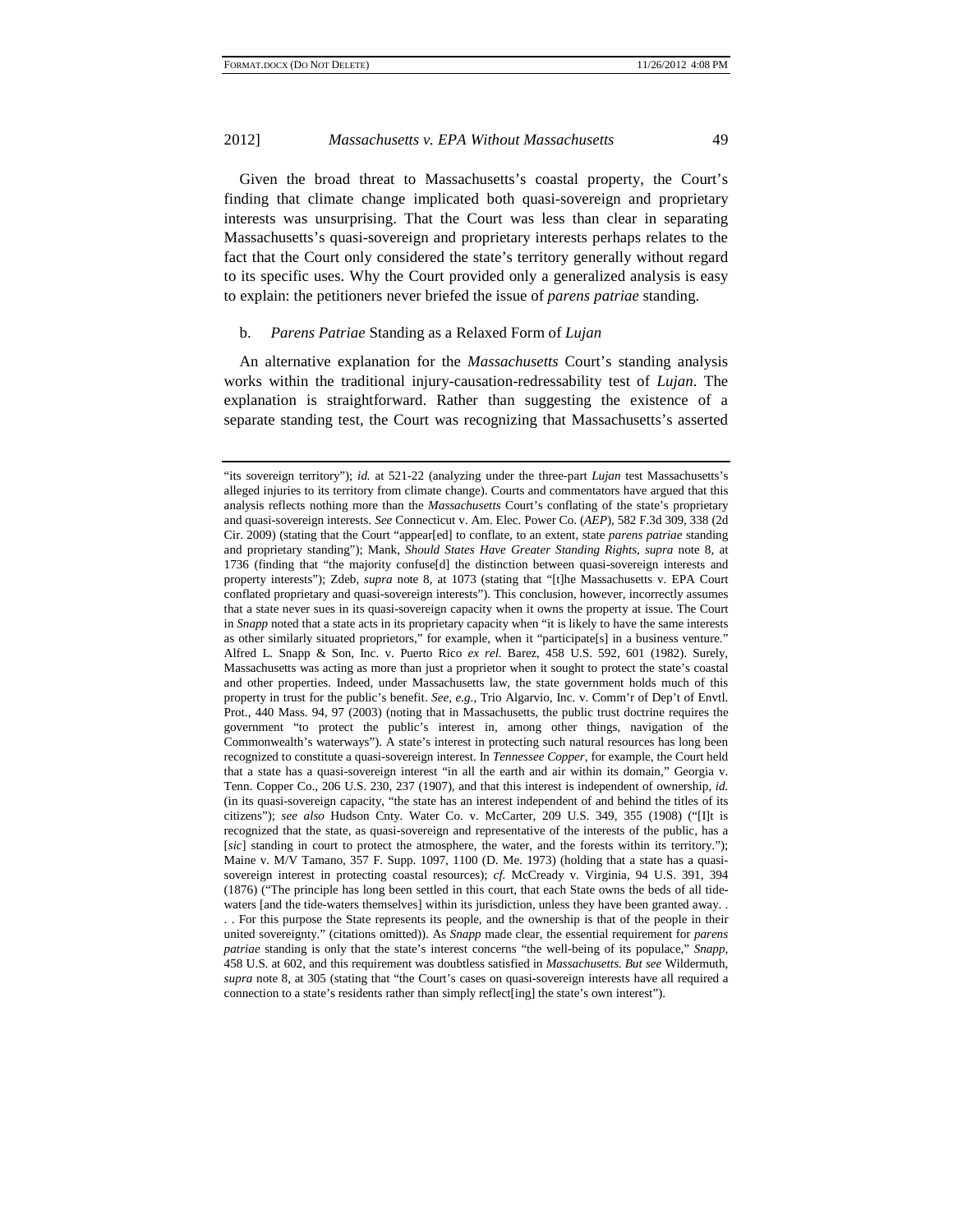quasi-sovereign interests permitted a relaxation of the *Lujan* factors. By this interpretation, a state's stake in protecting its quasi-sovereign interests is comparable to a litigant's procedural right: both serve to relax the standing test in recognition of the "special solicitude"<sup>99</sup> owed the litigant.

With respect to procedural rights, the Court has repeatedly recognized that a litigant that has been accorded such a right may establish standing "without meeting all the normal standards for redressability and immediacy."<sup>100</sup> The test in such circumstances, however, is still *Lujan*. Arguably, the same is true where a state is suing in its *parens patriae* capacity: in such circumstances, courts should still apply the three-part *Lujan* test, albeit a more relaxed form of the test. This appears to be the prevailing interpretation of *Massachusetts*. 101

Although this interpretation is perhaps correct, the *Massachusetts* Court did not appear to grant any "special solicitude" to Massachusetts in order to relax the *Lujan* framework. Instead, the Court seemed to suggest a standing framework that it subsequently declined to apply. In applying the *Lujan* factors, the Court refrained from discussing either Massachusetts's quasi-sovereign interests or its procedural right. Nor did the Court, in applying the *Lujan* test, mention a single case involving a state or a procedural-injury plaintiff. This approach was consistent with the Court's earlier remark that *Massachusetts* satisfied the "most demanding"<sup>102</sup> standing standards—that is, the most stringent form of *Lujan* rather than one in which its requirements are diluted.

Aside from the particular effect of the "special solicitude" owed Massachusetts, the question then is which interpretation—*parens patriae* as a distinct standing analysis or as a relaxed form of *Lujan*—is correct. This question seeks more a label than a particular test. Whatever the label, a litigant suing in its *parens patriae* capacity will have to satisfy a three-part test remarkably similar to that articulated in *Lujan*. Given the similarities between the tests, one could reasonably conclude that the *parens patriae* analysis merely reflects a modification of the familiar *Lujan* test where the alleged injury

*Massachusetts*, 549 U.S. at 520. 100 Summers v. Earth Island Inst., 555 U.S. 488, 496 (2009) (quoting Lujan v. Defenders of Wildlife, 504 U.S. 555, 572 n.7 (1992)); *Massachusetts*, 549 U.S. at 516-17 (citation omitted). 101 *See, e.g.*, Wyoming *ex rel.* Crank v. United States, 539 F.3d 1236, 1241-42 (10th Cir. 2008)

<sup>(</sup>applying "the familiar three-pronged standing analysis" of *Lujan* while keeping in mind "the 'special solicitude' the *Massachusetts* Court afforded to states"); Pub. Citizen, Inc. v. Nat'l Highway Traffic Safety Admin., 489 F.3d 1279, 1297 & n.2 (D.C. Cir. 2007) (describing the standing requirements of *Lujan* and stating in a footnote that the *Massachusetts* Court applied a diluted form of these requirements, "including [in the] analysis of imminence," in light of the "special solicitude" owed states); Mank, *Should States Have Greater Standing Rights*, *supra* note 8, at 1727 (stating that "the Court . . . applied a more generous standing analysis [under the *Lujan* test] because Massachusetts is a state"); Wildermuth, *supra* note 8, at 320 (stating that *Massachusetts* demonstrates the states, when seeking to protect their quasi-sovereign interests, are subject to a "*Lujan*-lite analysis"). 102 *Massachusetts*, 549 U.S. at 521.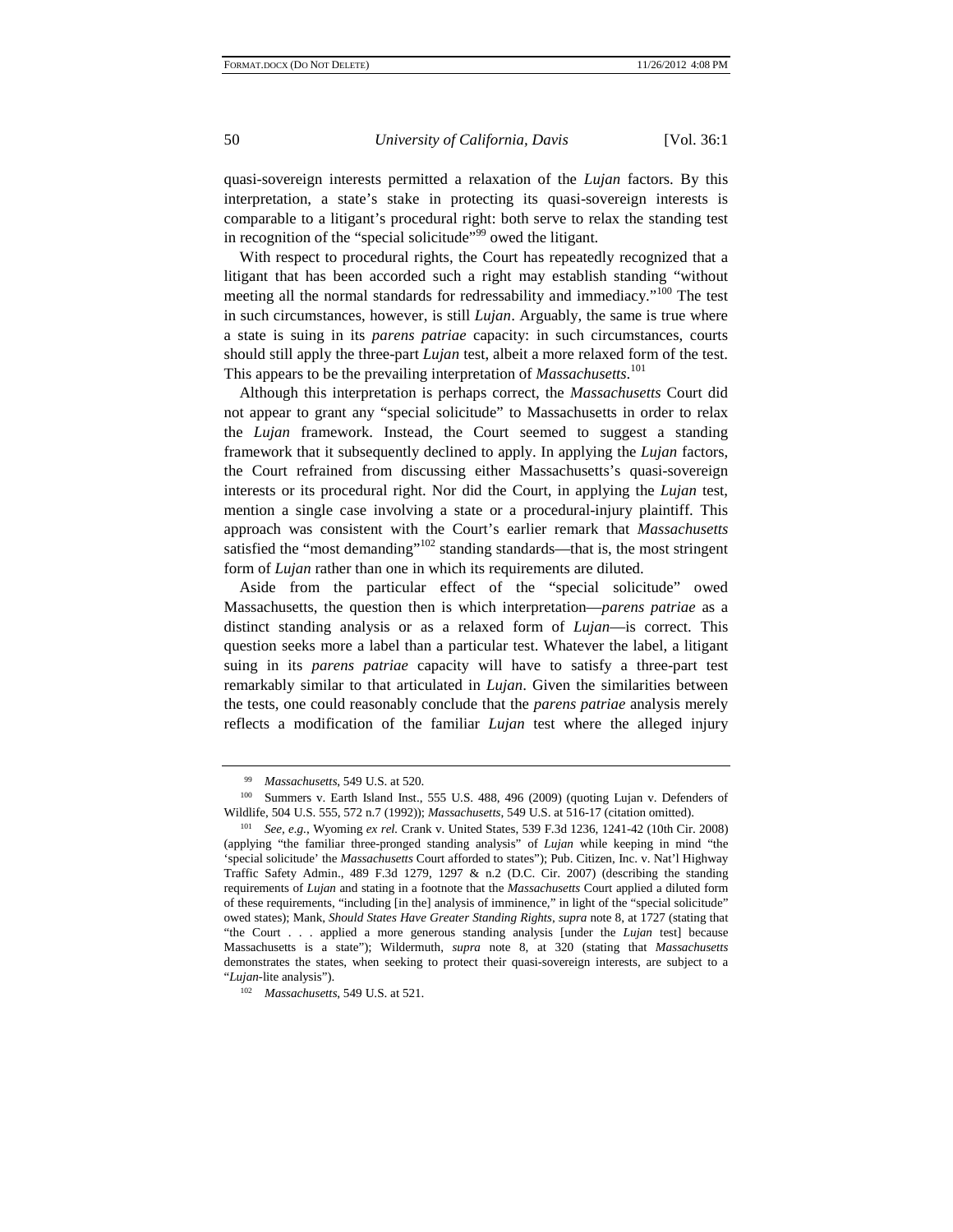concerns a quasi-sovereign interest. Of course, the test for *parens patriae* standing must in fact be different, even apart from the particular interest at play, if the Court's reference to "special solicitude" is to have any significance. But the standing analysis is also different where a litigant suffers a procedural injury, and this has not prevented the Court from stating that the *Lujan* factors are eased in such circumstances rather than replaced by an alternate standing test.<sup>103</sup>

Regardless of the particular relationship between *Lujan* and *parens patriae* standing, there are two general points to take away from the *Massachusetts*  Court's discussion of standing. First, however one reads *Massachusetts*, it is clear that the standing analysis is altered to some degree when a state sues in its *parens patriae* capacity. The exact effect, however, is unclear. Second, the Court's analysis appeared to apply the injury-causation-redressability test of *Lujan* without regard to Massachusetts's asserted quasi-sovereign interests or its procedural right to challenge EPA action under the CAA. By ignoring these considerations, the Court's analysis under *Lujan* appeared to say more about how a private litigant could invoke federal-court jurisdiction than it did of state *parens patriae* standing.

#### 2. The *Massachusetts* Court's Application of *Lujan*

The *Massachusetts* Court's application of the *Lujan* factors is perhaps the most significant aspect of the decision in suggesting that Massachusetts would have had standing even if it were a private litigant. After explaining why Massachusetts was entitled to "special solicitude" in the Court's standing analysis, the Court went on to disregard this consideration and explain in "completely conventional terms"<sup>104</sup> why Massachusetts met every element of traditional standing doctrine. In doing so, the Court refrained from subscribing to the strict formulism of *Lujan*. Instead, the Court loosely applied the *Lujan* framework with a general focus on assuring that Massachusetts possessed the requisite "personal stake in the outcome of the controversy."<sup>105</sup>

Beginning with the injury prong of *Lujan*, the Court declared that the "harms associated with climate change are serious and well recognized."106 Although these harms are also widely shared, the Court emphasized that Massachusetts did not necessarily lack standing as a result.107 Citing *Federal Election Commission v. Akins*, the Court noted that where a harm is concrete, though

<sup>103</sup> *See Lujan*, 504 U.S. at 572 n.7 (setting forth the general requirements for standing and stating that a "person who has been accorded a procedural right to protect his concrete interests" is subject to a less stringent form of these requirements).<br><sup>104</sup> Robert V. Percival, Massachusetts v EPA: Escaping the Common Law's Growing Shadow,

<sup>2007</sup> SUP. CT. REV. 111, 134 (2007). 105 *Massachusetts*, 549 U.S. at 517 (quoting Baker v. Carr, 369 U.S. 186, 204 (1962)). 106 *Id.* at 521. 107 *Id.* at 522.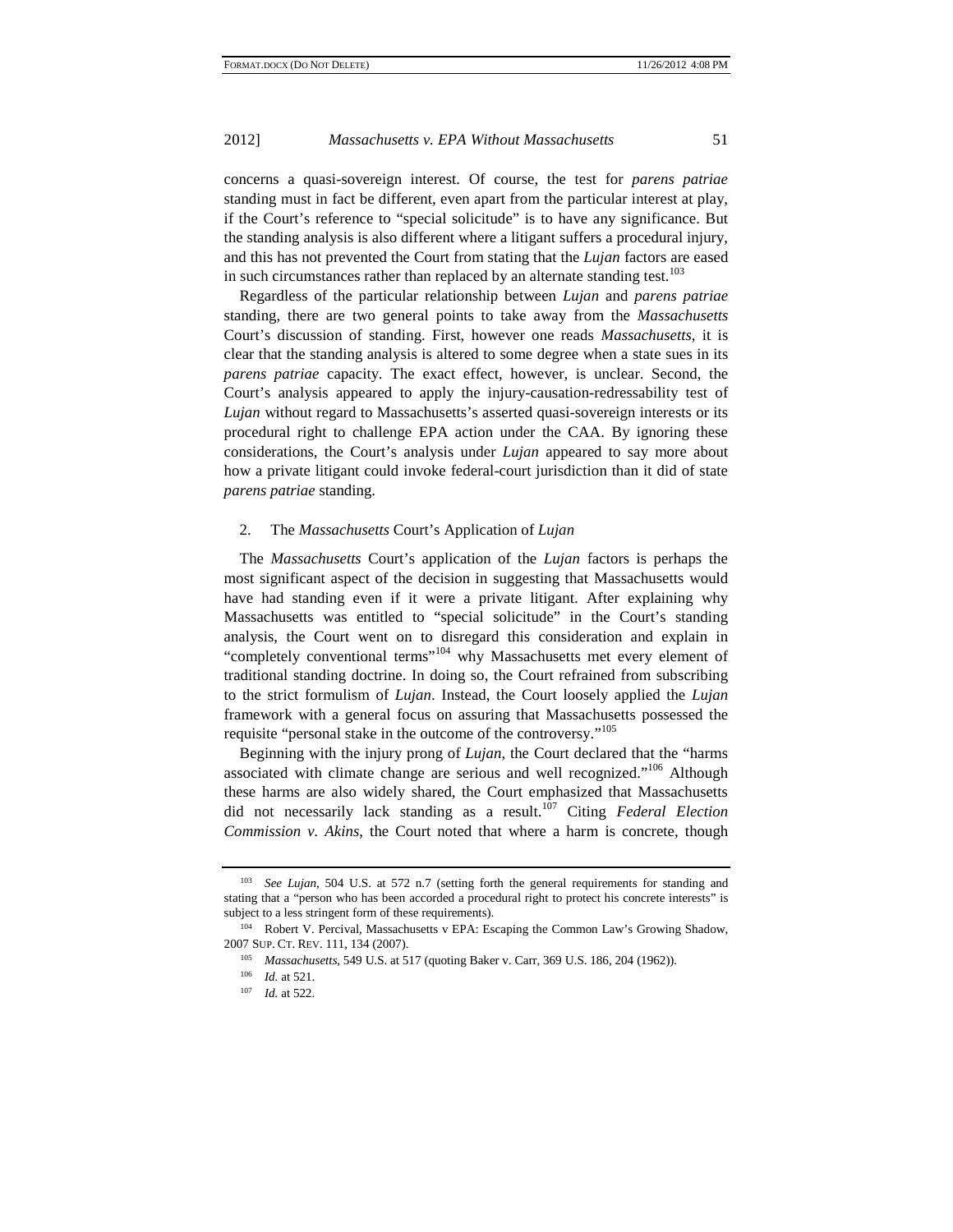widely shared, a litigant may demonstrate an "injury in fact."<sup>108</sup> The Court then explained why Massachusetts demonstrated such an injury.

The Court found Massachusetts's alleged injury actual and concrete considering "petitioners' unchallenged affidavits" that "global sea levels rose somewhere between 10 and 20 centimeters over the 20th century as a result of global warming," and that "[t]hese rising seas have already begun to swallow Massachusetts' coastal land."<sup>109</sup> The Court further found imminent injury as the "severity of [Massachusetts's] injury w[ould] only increase over the course of the next century."110 Because Massachusetts "own[ed] a substantial portion of the state's coastal property"111 allegedly harmed by climate change, the Court reasoned that Massachusetts had "alleged a particularized injury in its capacity as a landowner."<sup>112</sup>

As to causation, the Court began by noting that the EPA did not dispute the causal connection between manmade greenhouse gas emissions and global warming.<sup>113</sup> The Court then rejected the EPA's argument that its decision not to regulate greenhouse gas emissions from new motor vehicles did not contribute sufficiently to Massachusetts's alleged injuries. $114$  Because the U.S. transportation sector "accounts for more than 6% of worldwide carbon dioxide emissions," the Court found that, "[j]udged by any standard, U.S. motor-vehicle emissions make a meaningful contribution to greenhouse gas concentrations and hence, according to petitioners, to global warming."<sup>115</sup>

Finally, in analyzing redressability, the Court emphasized that the question was not whether regulating motor-vehicle emissions would by itself reverse global warming.116 Instead, the question was whether the risk of injury would be reduced "to some extent" by a favorable decision.<sup>117</sup> The Court further explained that this reduction need not occur immediately in light of the magnitude of the potential harm: "Because of the enormity of the potential consequences associated with manmade climate change, the fact that the effectiveness of a remedy might be delayed during the (relatively short) time it takes for a new motor-vehicle fleet to replace an older one is essentially irrelevant."<sup>118</sup> The Court then concluded that Massachusetts demonstrated redressability as "[a] reduction in domestic emissions would slow the pace of global emissions

- 
- 
- 
- 
- 113 *Id.* at 523.<br>
115 *Id.* at 523-24.<br>
115 *Id.* at 524-25.<br>
116 *Id.* at 525.<br>
118 *Id.* at 525.
- 

<sup>108</sup> *Id.* (quoting Fed. Election Comm'n v. Akins, 524 U.S. 11, 24 (1998)).<br>
109 *Id.*<br>
110 *Id.* at 522-23.<br>
111 *Id.* at 522 (citation omitted).<br>
112 *Id.*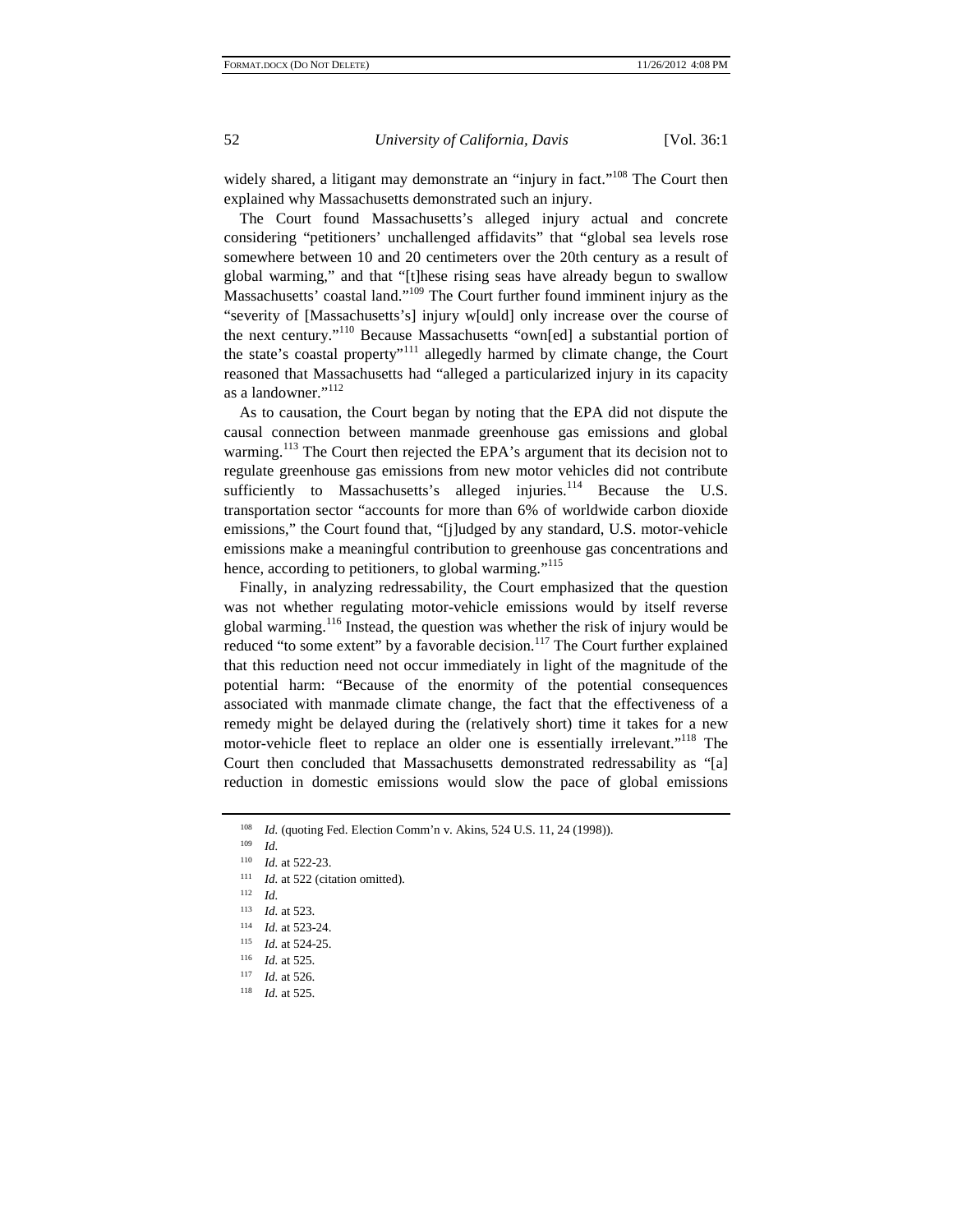increases, no matter what happens elsewhere."<sup>119</sup>

Significantly, the majority suggested that Massachusetts not only satisfied the requirements of causation and redressability, but that it did so with ease. Addressing these overlapping requirements, the Court noted that a tentative step to address a massive problem—such as climate change—"does not by itself support the notion that federal courts lack jurisdiction to determine whether that step conforms to law."<sup>120</sup> The Court then observed that "reducing domestic automobile emissions is hardly a tentative step," and that, "[j]udged by *any* standard, U.S. motor-vehicle emissions make a meaningful contribution . . . to global warming."<sup>121</sup>

The Court's apparent conclusion that Massachusetts's allegations clearly satisfied the requirements of causation and redressability is particularly noteworthy as EPA regulation over greenhouse gas emissions from new motor vehicles certainly would not have the effect of decreasing emissions anywhere close to 6 percent—the percent that the U.S. transportation sector contributes to global carbon dioxide emissions.<sup>122</sup> As Chief Justice Roberts explained in dissent, domestic motor vehicles contribute about 4 percent of global greenhouse gas emissions, in contrast to 6 percent of global carbon dioxide emissions, and the CAA "covers only *new* motor vehicles and *new* motor vehicle engines."123 As a result, "petitioners' desired emission standards might reduce only a fraction of 4 percent of global emissions."<sup>124</sup> In nevertheless finding the petitioners' allegations sufficient for standing purposes, $125$  the majority firmly rejected the notion that "a small incremental step, because it is incremental, can never be attacked in a federal judicial forum."<sup>126</sup>

# *B. AEP v. Connecticut*

In September 2009, the Second Circuit in *Connecticut v. American Electric* 

<sup>&</sup>lt;sup>119</sup> *Id.* at 526. The Court's analysis of redressability provides the greatest indication that the majority did not rely on Massachusetts's "special solicitude" in finding standing under *Lujan*. Considering Massachusetts's procedural injury, the majority noted at the start of its standing analysis that Massachusetts could establish standing without meeting all the normal standards for redressability and immediacy. *Id.* at 517-18. The Court observed that, to satisfy the redressability prong, Massachusetts needed only to demonstrate "some possibility" that the requested relief would prompt the EPA to reconsider its decision not to regulate motor-vehicle emissions. *Id.* at 518. But the Court never applied this standard in its analysis of the *Lujan* factors. Instead, the Court considered whether Massachusetts's risk of injury would in fact be reduced by a favorable decision. *Id.* at 526.

<sup>&</sup>lt;sup>120</sup> *Id.* at 524.<br>
<sup>121</sup> *Id.* at 524-25 (emphasis added).<br>
<sup>122</sup> *Id.* at 524.<br> *Id.* at 544 (Roberts, C.J., dissenting) (emphasis in original).<br>
<sup>124</sup> *Id.* (Roberts, C.J., dissenting).<br>
<sup>125</sup> *Id.* at 526 (majority o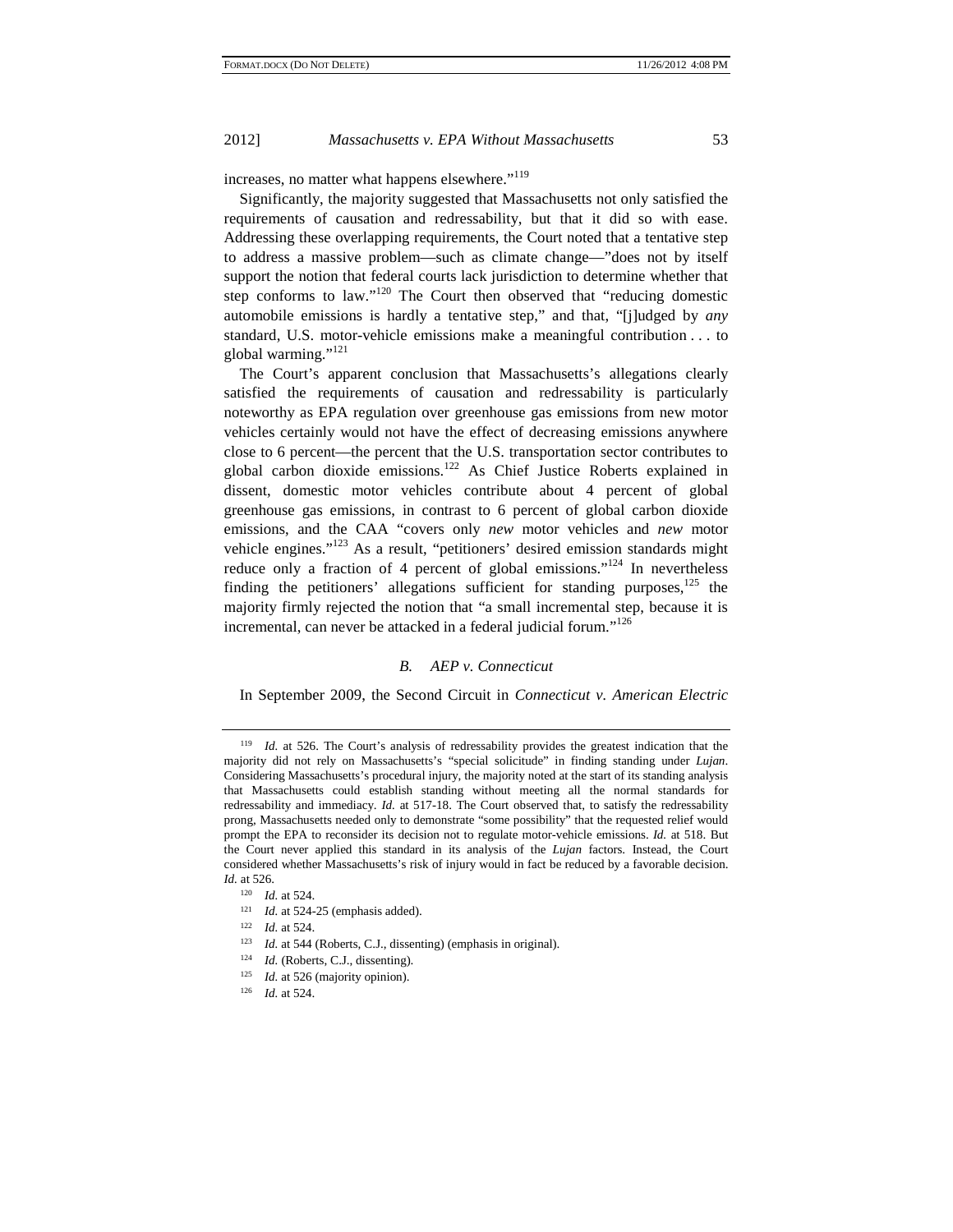*Power Co.* was tasked with interpreting the standing analysis of *Massachusetts v. EPA*. The court considered whether two groups of plaintiffs—one consisting of eight states and a city, and the other of three land trusts—had standing to bring forth common law nuisance claims against four private power corporations and the federal Tennessee Valley Authority, $127$  allegedly the "five largest" emitters of carbon dioxide in the United States."<sup>128</sup> Annually, defendants collectively emitted 650 million tons per year of carbon dioxide, $129$  constituting approximately 10 percent of manmade carbon dioxide emissions in the United States,<sup>130</sup> and 2.5 percent of manmade carbon dioxide emissions worldwide.<sup>131</sup> The plaintiffs sought the "abatement of the Defendants' ongoing contributions to the public nuisance of global warming." $132$ 

At the outset, the Second Circuit expressed confusion with the *Massachusetts*  Court's "arguably muddled" standing analysis.<sup>133</sup> The court questioned "the role" of Article III *parens patriae* standing in relation to the test set out in *Lujan*" in light of "*Massachusetts*' discussion of state standing."134 However, the court declined to attempt to clarify the roles of the two standing doctrines because it concluded that "all of the plaintiffs ha[d] met the *Lujan* test for standing."<sup>135</sup>

Adhering closely to *Massachusetts*, the Second Circuit concluded that the state plaintiffs had adequately alleged actual as well as imminent injury.<sup>136</sup> The court found actual injury considering California's reduced snowpack and the resulting flooding and reduction in state water supplies.<sup>137</sup> The court further found that climate change threatened imminent injury to the states' coastal properties, wildlife, groundwater aquifers, hydropower production, crop yields, and hardwood forests.<sup>138</sup> For similar reasons, the court found that the land trust plaintiffs had sufficiently alleged future injury to the ecological and aesthetic

<sup>127</sup> Connecticut v. Am. Elec. Power Co. (*AEP*), 582 F.3d 309, 314-15 (2d Cir. 2009).

<sup>128</sup> *Id.* at 314 (quoting Connecticut v. Am. Elec. Power Co. (*AEP*), 406 F. Supp. 2d 265, 268 (S.D.N.Y. 2005)).

 $\frac{129}{130}$  *Id.* 

 $\frac{130}{131}$  *Id.* at 316.

<sup>131</sup>*Id.* at 347.<br>
<sup>132</sup> *Id.* at 334.<br>
<sup>133</sup> *Id.* at 338.<br>
<sup>135</sup> *Id.* In addition to finding *Lujan* satisfied, the Second Circuit further held that the state plaintiffs had "adequately alleged the requirements for *parens patriae* standing." *Id.* In finding that all the plaintiffs had standing, the court noted the lowered bar for standing at the pleading stage, stating that "general factual allegations of injury resulting from the defendant's conduct may suffice, for on a motion to dismiss we 'presum[e] that general allegations embrace those specific facts that are necessary to support the claim.'" *Id.* at 333 (quoting *Lujan*, 504 U.S. at 561).<br><sup>136</sup> *Id.* at 341-42.<br><sup>137</sup> *Id.* 138 *Id.* at 342-44.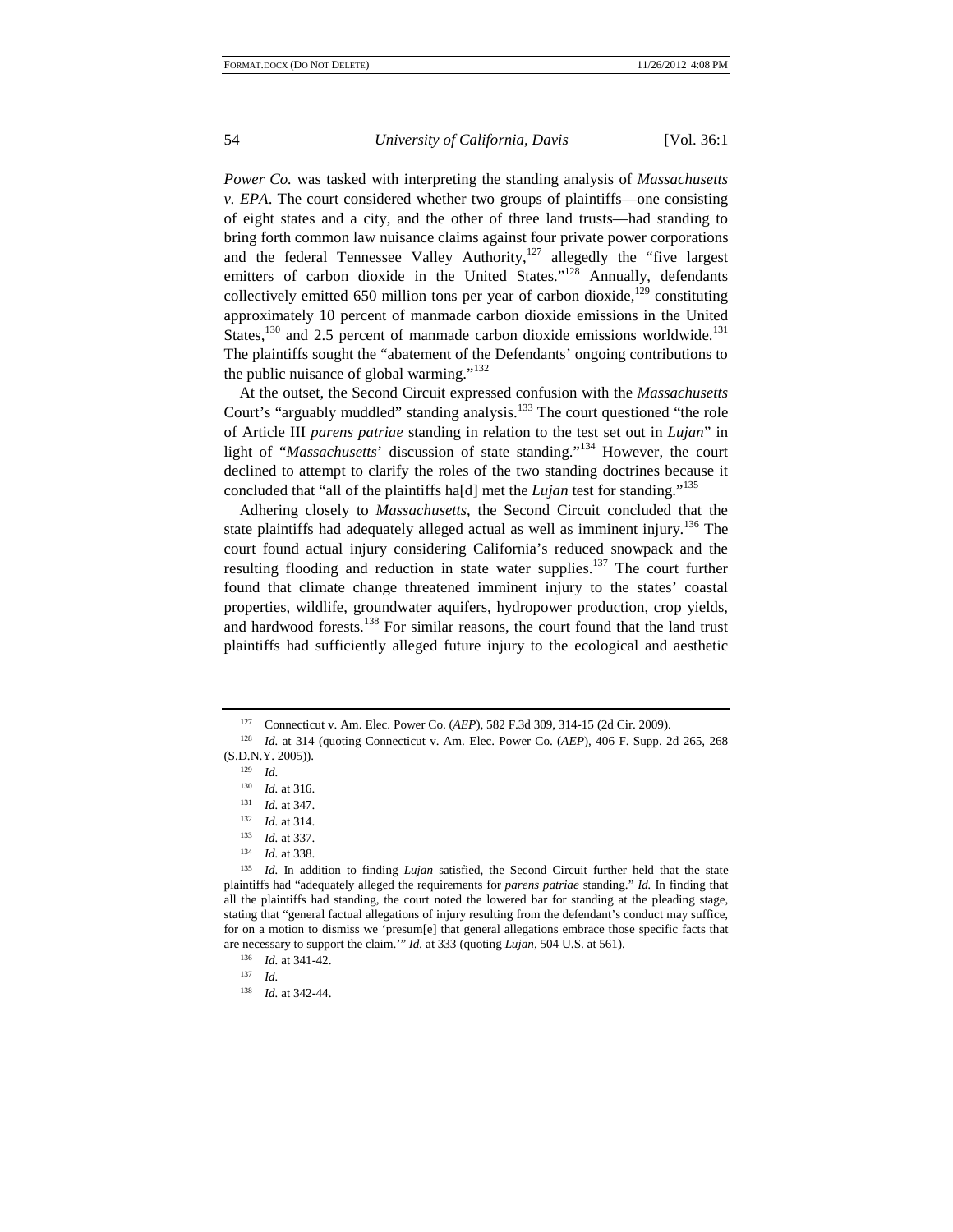value of their properties.<sup>139</sup>

In finding causation, the court emphasized that the plaintiffs were "not required to pinpoint which specific harms of the many injuries they assert[ed] [were] caused by particular Defendants, nor [were] they required to show that Defendants' emissions alone cause[d] their injuries."<sup>140</sup> Relying on *Massachusetts*, the court found it "sufficient that [the plaintiffs] allege[d] that Defendants' emissions contribute[d] to their injuries."<sup>141</sup>

Finally, the court found that the question of redressability was, in effect, already answered by *Massachusetts*. The court noted that the *Massachusetts* Court had found redressability satisfied where the remedy sought—reduced domestic emissions—"would slow the pace of global emissions increases," $142$ and thus global climate change, and the Second Circuit concluded that this same rationale decided the issue in the plaintiffs' favor. $143$ 

Considering *Massachusetts*, the Second Circuit's conclusion that the state plaintiffs had standing was unsurprising given that both cases concerned climate-change-related injuries resulting from significant carbon dioxide emissions. Of course, the state plaintiffs in *Connecticut v. AEP* did not possess a procedural right like Massachusetts; but the *Massachusetts* Court never purported to relax the standing analysis because of this right. In fact, the Court clearly refrained from applying the relaxed standing framework it recognized for procedural-injury litigants.144 But the Second Circuit went a step further in concluding that the City of New York and the land trusts plaintiffs had standing, even though the court found that neither could establish *parens patriae* standing.<sup>145</sup> In finding that all the plaintiffs had standing, the court's standing analysis was consistent with the idea that *Massachusetts* applied the traditional injury-causation-redressability test without regard to any "special solicitude"<sup>146</sup>

<sup>139</sup>*Id.* 140 *Id.* at 347.

<sup>&</sup>lt;sup>141</sup> *Id.* The court found it "[t]elling[] [that], in *Massachusetts*' discussion of causation, the Court rejected EPA's argument that 'its decision not to regulate greenhouse gas emissions from new motor vehicles contributes so insignificantly to petitioners' injuries that the agency cannot be haled into federal court to answer for them."" *Id.* (quoting Massachusetts v. EPA, 549 U.S. 497, 523 (2007)).

<sup>142</sup>*Id.* at 348-49 (quoting *Massachusetts*, 549 U.S. at 525-26). 143 *Id.* at 349 (finding redressability satisfied because "[e]ven if emissions increase elsewhere, the magnitude of Plaintiffs' injuries will be less if Defendants' emissions are reduced than they would be without a remedy").<br><sup>144</sup> In light of Massachusetts's procedural injury, the Court stated that Massachusetts needed

only to demonstrate "some possibility" that the requested relief would prompt the EPA to reconsider its decision not to regulate motor-vehicle emissions. *Massachusetts*, 549 U.S. at 518. But the Court never applied such a "some possibility" standard. Instead, the Court considered whether Massachusetts's risk of injury would in fact be reduced by a favorable decision. *Id.* at 526. 145 *See AEP*, 582 F.3d at 339 n.17 (finding that "New York City may not assert *parens patriae*

standing"); *see also id.* at 334 (noting that "the States are suing in both their proprietary and *parens patriae* capacities, and New York City and the Trusts are suing in their proprietary capacities"). 146 *Massachusetts*, 549 U.S. at 520.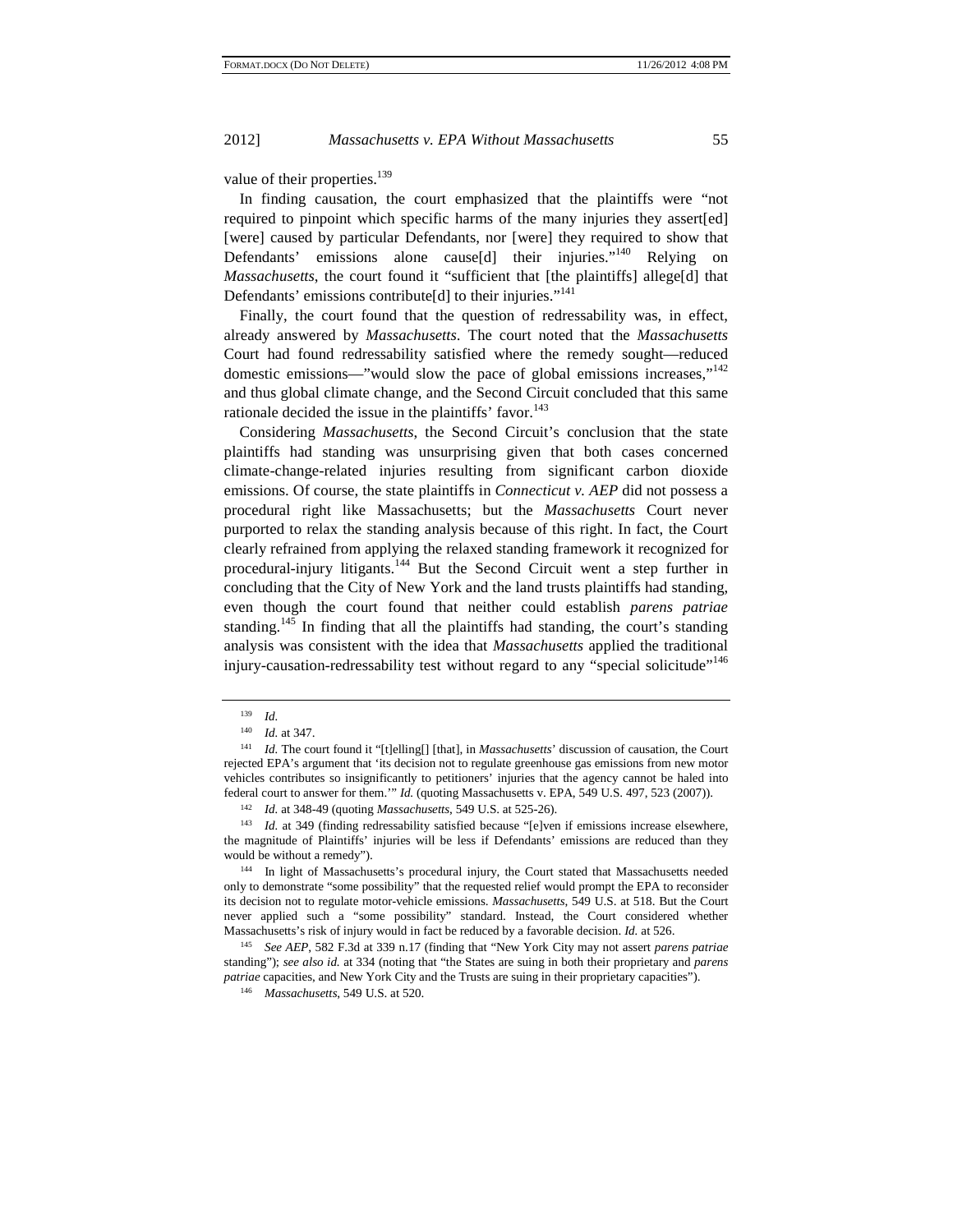# owed Massachusetts.<sup>147</sup>

The Supreme Court, in granting certiorari in *AEP*, had the opportunity to resolve any confusion that might have resulted from its decision in *Massachusetts*. However, with Justice Sotomayor recused,<sup>148</sup> the remaining Justices affirmed the Second Circuit's exercise of jurisdiction by an equally divided Court.<sup>149</sup> Four Justices concluded that "at least some plaintiffs ha[d] Article III standing under *Massachusetts*,"<sup>150</sup> and four Justices—no doubt the same four that dissented in *Massachusetts*<sup>151</sup>—believed that none of the plaintiffs had Article III standing.<sup>152</sup> The Court therefore affirmed the Second Circuit's standing determination by an equally divided Court without deciding the issue, missing an opportunity to clarify *Massachusetts* for future litigants.

Nonetheless, the *AEP* plurality's brief remarks on standing are in fact noteworthy. The plurality's finding of standing demonstrates not only the *Massachusetts* decision's continued validity, but also emphasizes that the *Massachusetts* Court's ultimate finding of standing was not dependent on Massachusetts's procedural right to challenge EPA action under the CAA. The plurality's opinion, however, gives no indication on whether the same is true of Massachusetts's stake in protecting its quasi-sovereign interests.

Had Justice Sotomayor not recused herself, commentators have speculated that the resulting majority would have found for the plaintiffs on the question of standing.<sup>153</sup> A significant question remains, however, whether this majority

case below, though she was appointed to the Supreme Court before the Second Circuit actually decided the case. *See* Am. Elec. Power Co., v. Connecticut (*AEP*), 131 S. Ct. 2527, 2540 (2011) (noting that Justice Sotomayor took no part in the case). 149 *See id.* at 2535. 150 *See id.*

153 Jonathan H. Adler, The Supreme Court Disposes of A Nuisance Suit: American Electric Power v. Connecticut, 2011 CATO SUP. CT. REV. 295, 313 (2011); Mank, Standing Tea Leaves,

<sup>147</sup> Similar to the Second Circuit in *AEP*, the Fifth Circuit in *Comer v. Murphy Oil USA* suggested that the *Massachusetts* Court's injury-causation-redressability analysis was applicable to all litigants, regardless of whether the litigant was entitled to special solicitude. *See* 585 F.3d 855, 865 (5th Cir. 2009) (finding that the defendants' contention that the plaintiffs—private landowners—did not have standing was without merit in light of the *Massachusetts* Court's standing analysis), *vacated and reh'g en banc granted*, 598 F.3d 208 (5th Cir. 2010), *appeal dismissed*, 607 F.3d 1049 (5th Cir. 2010). However, the *Comer* opinion was subsequently vacated pending a rehearing en banc. *Comer*, 598 F.3d at 208. But the rehearing never occurred. After a series of recusals and disqualifications, the Fifth Circuit held that it lacked a quorum and a rehearing was consequently not possible. *Comer*, 607 F.3d at 1053-54. 148 Justice Sotomayor recused herself because she sat on the Second Circuit panel that heard the

<sup>151</sup> Although the Court's opinion did not announce the identities of the Justices who voted for or against standing, commentators have assumed that Chief Justice Roberts and Justices Scalia, Thomas, and Alito voted against finding standing consistent with their dissent in *Massachusetts*. *See, e.g.*, Bradford C. Mank, Reading the Standing Tea Leaves in American Electric Power Co. v. Connecticut, 46 U. RICH. L. REV. 543, 592 (2012) [hereinafter Mank, *Standing Tea Leaves*]; James R. May, AEP v. Connecticut *and the Future of the Political Question Doctrine*, 121 YALE L.J. ONLINE 127, 130 (2011). 152 *See AEP*, 131 S. Ct. at 2535.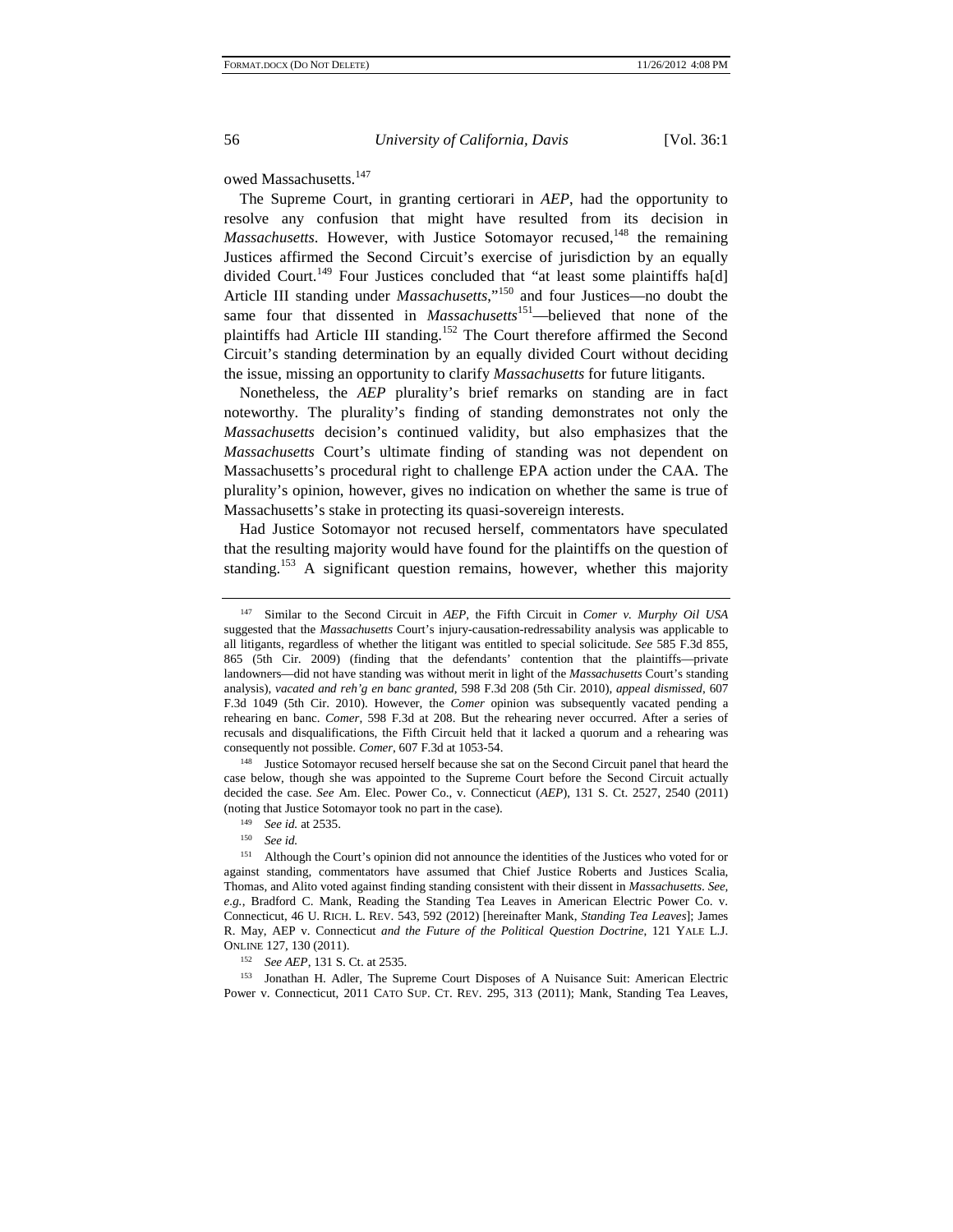would have affirmed the Second Circuit's broad finding of standing with respect to both state and private litigants, or instead more narrowly decided the standing question based on the state plaintiffs alone as it had in *Massachusetts*.

# IV. APPLYING *MASSACHUSETTS* TO PRIVATE LITIGANTS

Five years after *Massachusetts v. EPA*, lower courts have continued to struggle in interpreting what effect *Massachusetts* has beyond the realm of stateled climate change litigation. In *Massachusetts*, the Court stressed that it was of "considerable relevance" that the party seeking review was "a sovereign state and not, as it was in *Lujan*, a private individual."154 Although the Court never clarified whether Massachusetts's sovereign status was also determinative to the Court's ultimate finding of standing, lower courts have increasingly tended toward this interpretation. These courts have interpreted the *Massachusetts* decision to be premised on the fact that Massachusetts was suing in its *parens patriae* capacity, and suggest that the Court's decision has limited import in suits by private litigants.155 Even in the Second Circuit, which in *AEP* implicitly acknowledged that the injury-causation-redressability analysis of *Massachusetts* was equally applicable to both state and private litigants,<sup>156</sup> at least five judges have demonstrated a willingness to limit the applicability of *Massachusetts* to cases where the party seeking review is a sovereign state with a vested procedural right. $157$ 

157 *See* Amnesty Int'l USA v. Clapper, 667 F.3d 163, 197 (2d Cir. 2011) (Raggi, J., dissenting from denial of rehearing en banc, joined by Jacobs, C.J., and Cabranes, Wesley, and Livingston, JJ.)

*supra* note 151, at 593.<br><sup>154</sup> Massachusetts v. EPA, 549 U.S. 497, 518 (2007).

<sup>155</sup> *See* North Carolina v. EPA, 587 F.3d 422, 426 (D.C. Cir. 2009) (stating that "Massachusetts had standing to challenge EPA's failure to regulate certain air pollutants, because Massachusetts has 'quasi-sovereign interests' in reducing air pollution and a procedural right to challenge EPA under 42 U.S.C. § 7607(b)(1)"); Ctr. for Biological Diversity v. U.S. Dept. of Interior, 563 F.3d 466, 476 (D.C. Cir. 2009) (finding that *Massachusetts* was based on the "special solicitude" afforded Massachusetts due to its sovereign capacity and since it "sought to assert its own [procedural] rights as a state under the Clean Air Act"); Comer v. Murphy Oil USA, Inc., 839 F. Supp. 2d 849, 861 (S.D. Miss. 2012) ("[T]he Supreme Court was only able to find that Massachusetts had standing to sue the EPA for failure to regulate emissions by granting it "special solicitude" due to its sovereign status."); Amigos Bravos v. U.S. Bureau of Land Mgmt., 816 F. Supp. 2d 1118, 1133 (D.N.M. 2011) ("In *Mass. v. EPA*, the Supreme Court found standing based primarily on *parens patriae* and Massachusetts' role as the sovereign guardian of all the earth and air within its domain."); Coal. for a Sustainable Delta v. Carlson, 1:08-CV-00397 OWWGSA, 2008 WL 2899725, at \*7 (E.D. Cal. July 24, 2008) ("Because standing in *Massachusetts v. EPA* was premised on [Massachusetts's] 'special position and interest,' it is of limited relevance to this case, brought by private citizens."); California v. Gen. Motors Corp*.*, C06-05755 MJJ, 2007 WL 2726871, at \*11 (N.D. Cal. Sept. 17, 2007) (stating that the *Massachusetts* Court, in finding standing, "relied upon the notion that certain constitutional principles of sovereignty afford the States 'special solitude' to seek judicial review of decisions by federal regulatory agencies"); *see also* Bradford, *supra* note 8, at 1068 (stating that

*Massachusetts* has "limited applicability [beyond] *parens patriae* environmental lawsuits"). 156 *See* Connecticut v. Am. Elec. Power Co. (*AEP*), 582 F.3d 309, 339-49 (2d Cir. 2009)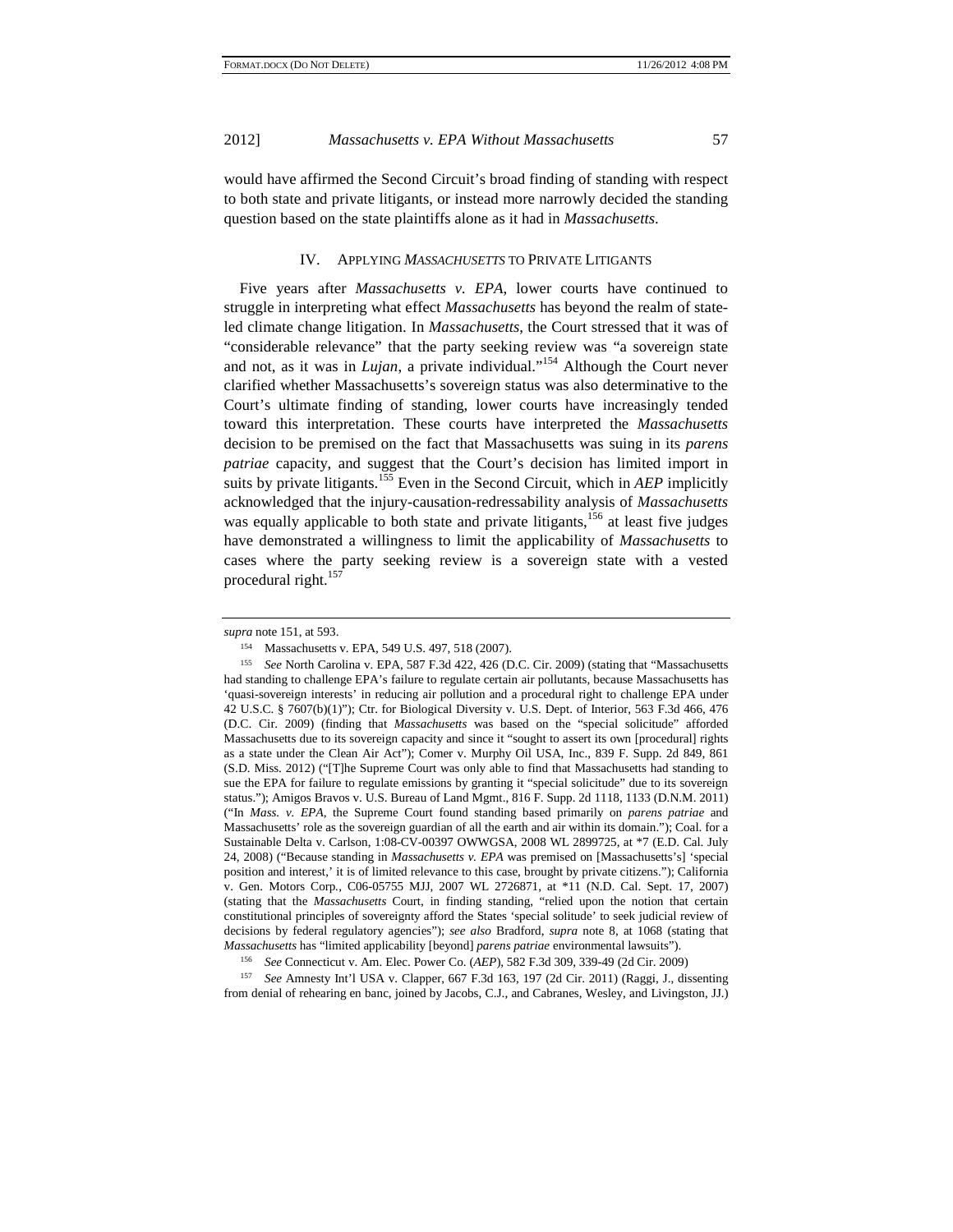However, the *Massachusetts* Court implicitly—and arguably explicitly rejected this conclusion.158 Although first acknowledging Massachusetts's *parens patriae* capacity and its procedural right to challenge EPA actions, the Court subsequently declared that "Massachusetts ha[d] satisfied the most demanding standards of the adversarial process."<sup>159</sup> This declaration was in seeming reference to the fact that Massachusetts established standing without regard to any "special solicitude" owed the state.<sup>160</sup> The Court's subsequent application of the injury-causation-redressability test bears out what the Court previously suggested. In applying the *Lujan* factors, the Court made not a single reference to Massachusetts's asserted quasi-sovereign interest or its vested procedural right.<sup>161</sup> Nor did the Court, in supporting its analysis, reference a single case involving a state or a procedural-injury plaintiff.

Certainly, the finding that states are entitled to special solicitude in the courts' standing analysis is not disputed; but the conclusion that this "special solicitude" modified the *Massachusetts* Court's standing analysis under *Lujan* appears misplaced. Indeed, if there is one thing we know about the significance of Massachusetts's entitlement to "special solicitude," it is that Massachusetts could have satisfied the standing doctrine's redressability prong by demonstrating "some possibility" of redressability.<sup>162</sup> But the Court never applied such a standard. Instead, the Court considered whether Massachusetts's risk of injury was likely to be reduced by a favorable decision,  $163$  bringing the Court's analysis within familiar *Lujan* territory.

Courts that have nonetheless read *Massachusetts* as dependent upon the state's entitlement to relaxed or distinct standing requirements have inappropriately raised the standing burden for private litigants. The D.C. Circuit's opinion in *Center for Biological Diversity v. U.S. Department of Interior*<sup>164</sup> demonstrates this problem along with the lower courts' general confusion on how to apply *Massachusetts*.

In *Center for Biological Diversity*, non-profit organizations petitioned for review of the U.S. Department of Interior's approval of a five-year program to

<sup>(</sup>stating that the *Massachusetts* Court found injury in fact "only in a context in which it also carefully noted that at least two special circumstances . . . justified relaxation of the traditional standing rules that would otherwise apply").

<sup>158</sup>*See supra* Part II.A. 159 *Massachusetts*, 549 U.S. at 521. 160 That is to say, the Court suggested that it would have reached the same decision even if the petitioner were a private litigant who held no procedural right, so long as all other facts remained largely the same. 161 *See Massachusetts*, 549 U.S. at 521-26. 162 *Id.* at 518. 163 *Id.* at 526. 164 563 F.3d 466 (D.C. Cir. 2009).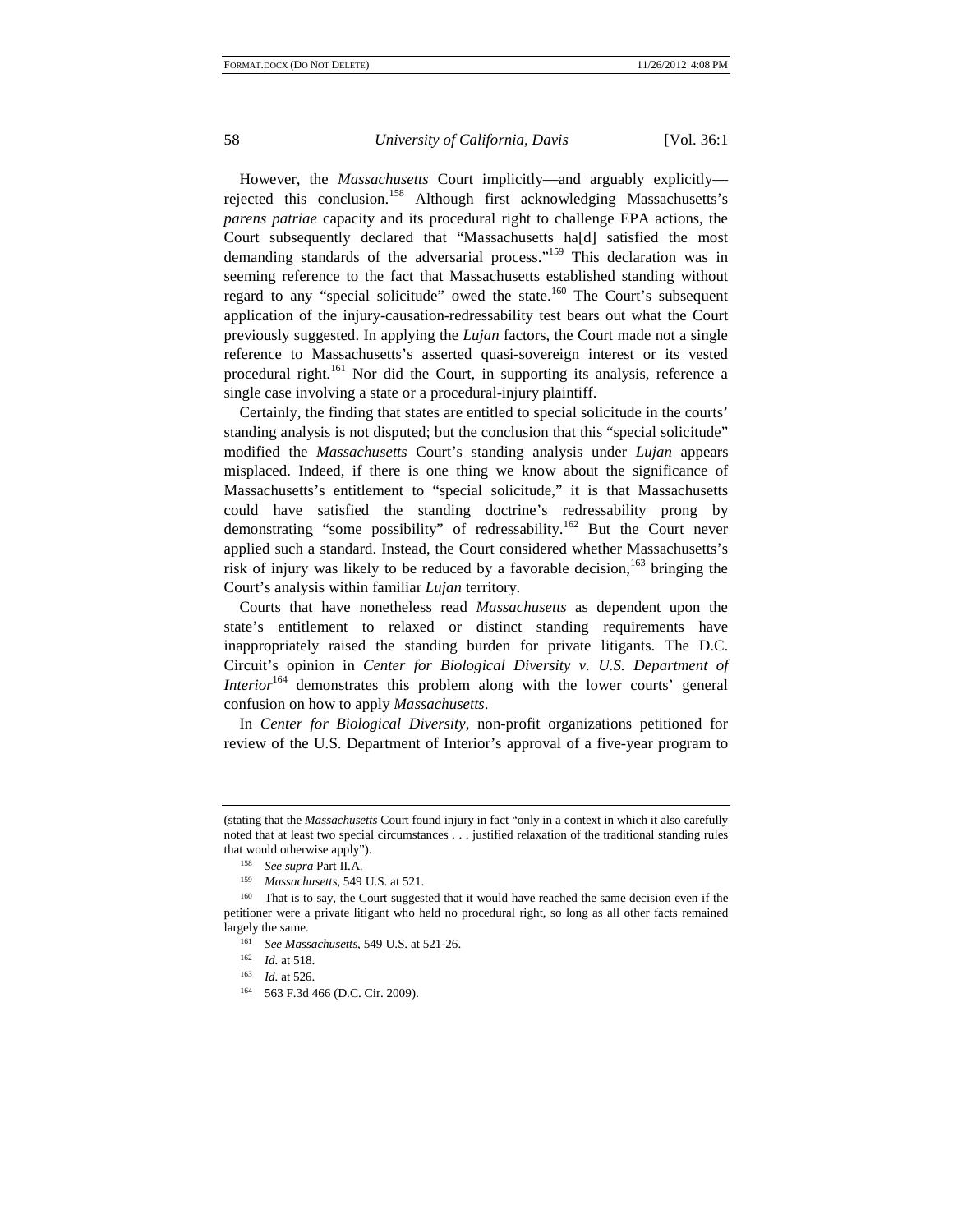expand leasing areas for oil and gas development off the coast of Alaska.<sup>165</sup> The petitioners argued, among other things, that the leasing program violated the Outer Continental Shelf Lands Act (OCSLA) and the National Environmental Policy Act (NEPA) "because Interior failed to take into consideration both the effects of climate change on [Outer Continental Shelf] areas and the Leasing Program's effects on climate change."<sup>166</sup> In support of their claims, the petitioners advanced both a substantive and a procedural theory of standing.<sup>167</sup>

Beginning with the petitioners' substantive theory of standing, the court emphasized that the *Massachusetts* Court's standing analysis did not govern on the reasoning that the decision was based on the "special solicitude" afforded Massachusetts in light of its sovereign capacity and procedural right to challenge EPA action under the CAA.<sup>168</sup> The court continued: "Outside of the very limited factual setting of *Massachusetts*, the Supreme Court's decision in [*Lujan*] sets forth the test for standing."<sup>169</sup> The court then found that the petitioners' claims failed because they did not establish either the injury or causation element of standing.<sup>170</sup>

After explaining why the petitioners had failed to allege a sufficiently imminent and particularized injury, $171$  the court found that the petitioners further relied on "too tenuous a causal link" considering the various actions that must occur before the challenged action—the Interior Department's approving of a plan to expand leasing areas for oil and gas development<sup>172</sup>—could lead to increased emissions.<sup>173</sup> The court reasoned that the petitioners would have to argue that the adoption of the leasing program would "bring about drilling; drilling, in turn, [would] bring about more oil; this oil [would] be consumed; the consumption of this oil [would] result in additional carbon dioxide being dispersed into the air; this carbon dioxide [would] consequently cause climate change; [and] this climate change [would] adversely affect the animals and their habitat."<sup>174</sup> Of course, the obvious expectation of the oil leasing program was that it would lead to the discovery, sale, and consumption of more oil.

More importantly, the causal chain appears hardly more "tenuous" than that in *Massachusetts*. In *Massachusetts*, the Supreme Court found the causation requirement of *Lujan* satisfied even though, by the *Center for Biological Diversity* court's logic, the petitioners would have to show that the EPA's

<sup>165</sup>*Id.* at 471-72. 166 *Id.* at 471. 167 *Id.* at 475. 168 *Id.* at 476.

<sup>169</sup> *Id.* at 477.

 $\frac{170}{171}$  *Id.* at 478.

*Id.* 

<sup>172</sup>*Id.* at 471. 173 *Id.* at 478. 174 *Id.*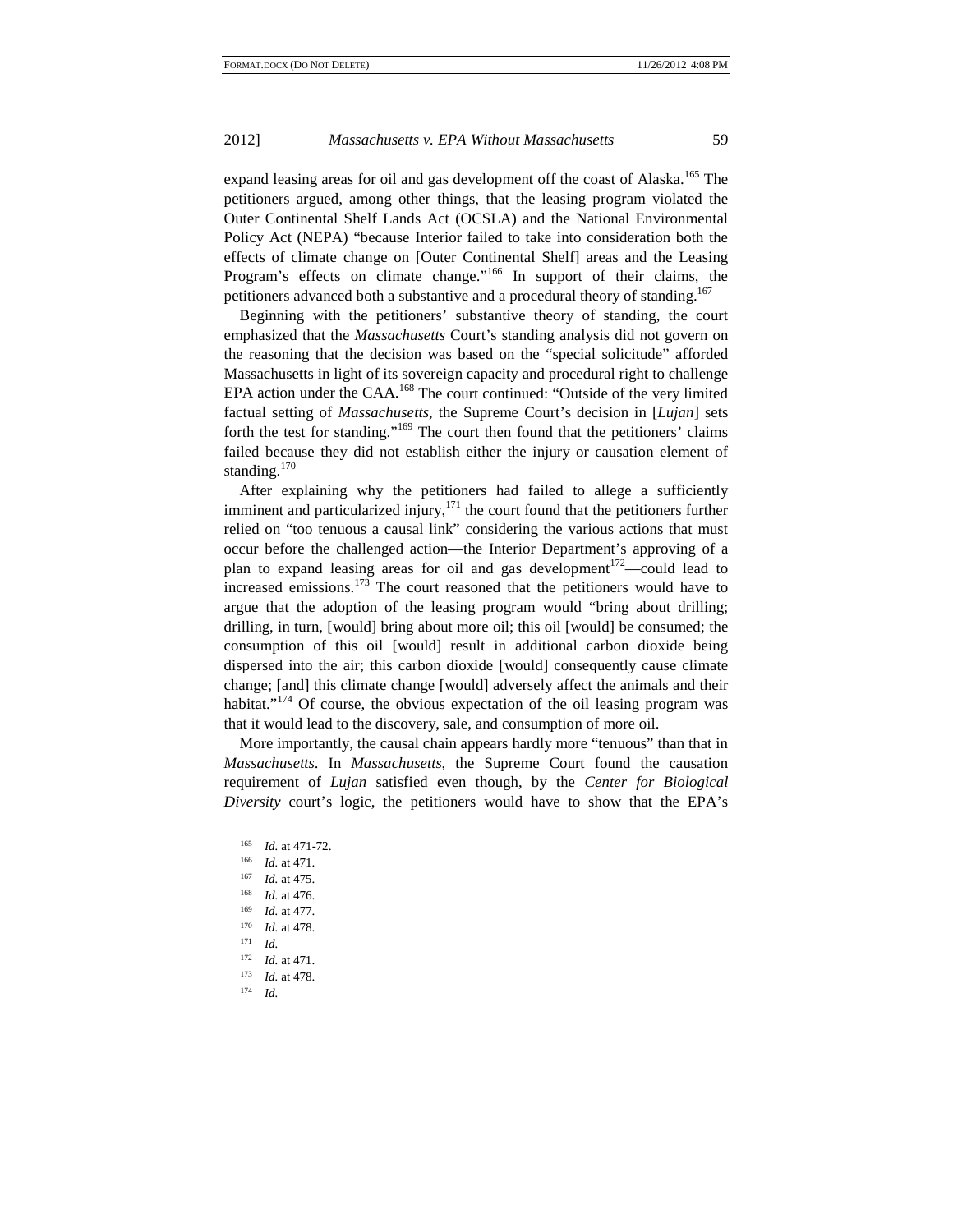promulgation of greenhouse gas emission standards for new motor vehicles

would have led vehicle manufacturers to produce lower greenhouse-gas-emitting vehicles; consumers would have purchased these vehicles; consumers would have driven these vehicles; this use would have resulted in less additional carbon dioxide being dispersed into the air; this reduction in carbon dioxide emissions would have consequently reduced climate change; and this reduction in climate change would have reduced adverse impacts to Massachusetts's territory.<sup>175</sup> *Massachusetts* and *Center for Biological Diversity* demonstrate that climate change injuries will always be somewhat removed from the alleged cause. But, in light of *Massachusetts*, this does not mean that such injuries necessarily entail too tenuous a causal link to satisfy standing's causation requirement.

Oddly, the *Center for Biological Diversity* court went on to find that the petitioners established standing under their procedural standing theory.176 The court found the petitioners' alleged injury to be both imminent and particularized<sup>177</sup> even though the asserted injury—the substantive injury to petitioners' "enjoyment of the indigenous animals of the Alaskan areas listed in the Leasing Program<sup> $178$ </sup>—was the same under the petitioners' substantive standing theory.<sup>179</sup> In sharp contrast to its earlier causation analysis, the court further found it "substantially probable that [Interior's conduct] w[ould] cause the essential injury to the plaintiff's own interest."<sup>180</sup>

The court's differing conclusions with respect to each standing theory certainly had something to do with the petitioners' procedural right "designed to protect [its] threatened concrete interest,"<sup>181</sup> with that right being the only clear distinction between the petitioners' separate theories of standing. Such a procedural right, however, does not serve to dilute the requirements of either injury in fact or causation.<sup>182</sup> The court's analysis thus appears to reflect a consideration apart from this relatively concrete aspect of standing doctrine the abstract influence of *Massachusetts v. EPA*. In addressing the petitioners' substantive standing theory, the court explained that *Massachusetts* was

<sup>175</sup> *See* Massachusetts v. EPA, 549 U.S. 497, 523-25 (2007) (finding the causation element of

standing satisfied).<br><sup>176</sup> *Ctr. for Biological Diversity*, 563 F.3d at 479.<br><sup>178</sup> *Id.* <sup>178</sup> *See id.* at 475-76 ("Under their substantive theory of standing, Petitioners argue that Interior's approval of the Program brings about climate change, which in turn adversely affects the species and ecosystems of those OCS areas, thereby threatening Petitioners' enjoyment of the OCS areas and their inhabitants.").<br>
<sup>180</sup> *Id.* at 479 (quoting Fla. Audubon Soc'y v. Bentsen, 94 F.3d 658, 664-65 (D.C. Cir. 1996)).<br>
<sup>181</sup> *Id.* (quoting *Lujan*, 504 U.S. at 573 n.8).<br>
<sup>182</sup> *See* Summers v. Earth Island I

loosen the strictures of the redressability prong of our standing inquiry," but that "the requirement of injury in fact[, unlike redressability,] is a hard floor of Article III jurisdiction that cannot be removed by statute").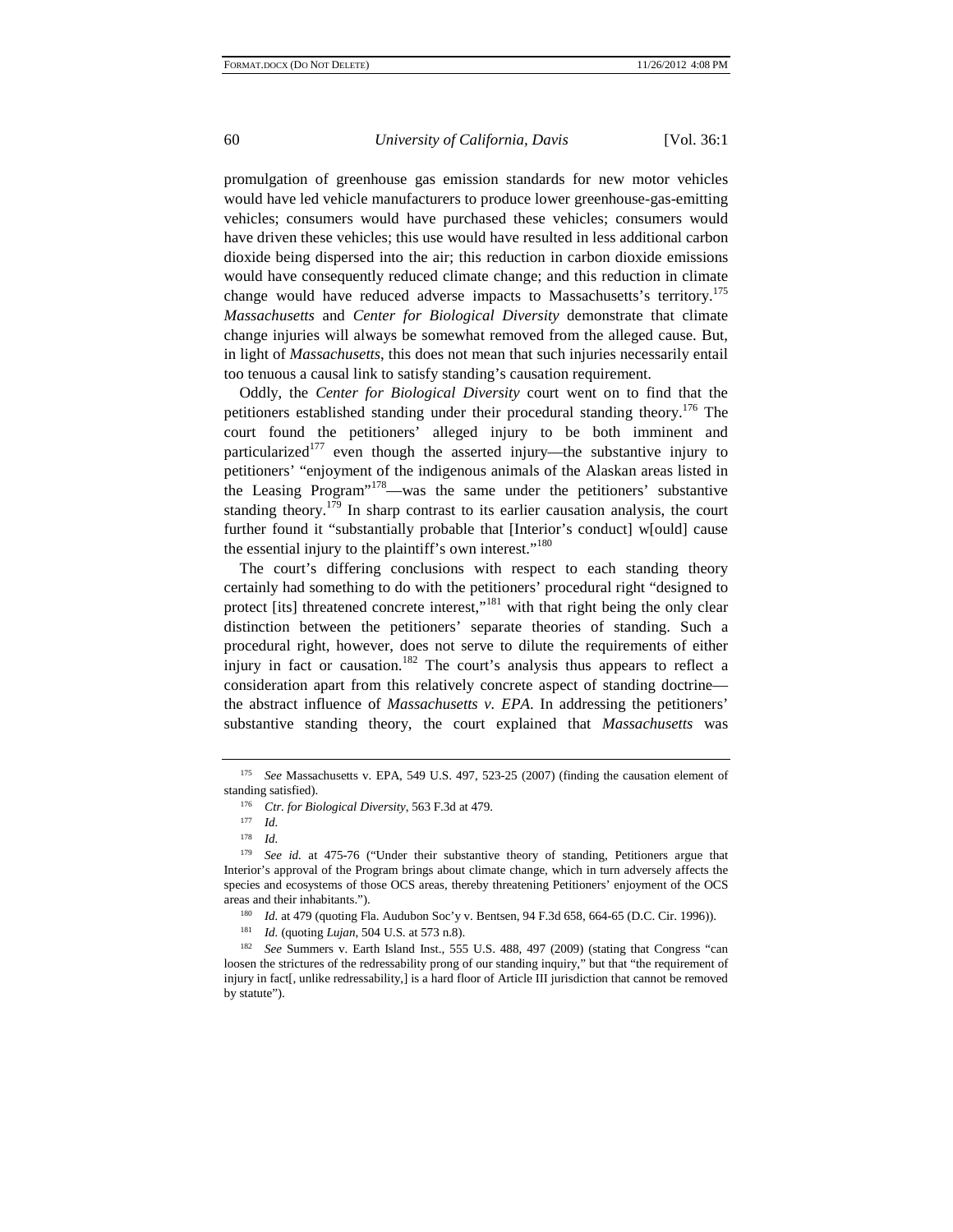inapposite.183 But the court never disclaimed *Massachusetts* in its discussion of the petitioners' procedural theory of standing. In finding standing under the latter theory, the court suggested that some measure of "special solicitude" in the standing analysis was required, be it due to the litigant's sovereign status or the litigant's possession of a particular procedural right, before it would find *Massachusetts* of relevance and grant standing.

In addition to demonstrating the difficulty in interpreting *Massachusetts*, *Center for Biological Diversity* and other climate change cases emphasize the peculiar and unique nature of climate change for Article III standing. For example, as *Center for Biological Diversity* demonstrates, the causal connection between alleged climate-change-related harms and greenhouse-gas-emitting conduct will always be somewhat attenuated; in the context of climate change, there simply are no direct injuries. Further, the injury most likely to be recognized by courts will often manifest itself hundreds, if not thousands, of miles from the challenged conduct. In *Amigos Bravos v. U.S. Bureau of Land*  Management,<sup>184</sup> the district court alluded to this peculiar characteristic in finding that the plaintiffs—six environmental organizations—failed to establish Article III standing.

In *Amigos Bravos*, the plaintiffs brought suit against the U.S. Bureau of Land Management for allegedly violating NEPA in not fully considering the climate change impacts of two approved oil and gas lease sales in New Mexico.<sup>185</sup> In finding that the plaintiffs failed to satisfy the injury-in-fact requirement, the court noted that "where Massachusetts[] faced a clear threat from rising sea levels, the full magnitude of the climate threat to New Mexico, and the various ecological regions within the State, is not yet fully understood or easily quantified."186 As a result, the court seemingly suggested that if the plaintiffs owned Massachusetts coastal property, as opposed to New Mexico property, it would have found the injury-in-fact requirement satisfied.<sup>187</sup>

Of course, it is odd to suggest that a litigant thousands of miles from the challenged conduct in Massachusetts could more easily satisfy the injury-in-fact requirement than a litigant in the direct vicinity. Even more odd is the suggestion that Massachusetts necessarily has a cognizable injury in fact for all future climate change cases. But that conclusion does not appear so far-fetched. Indeed, the Supreme Court has already recognized that climate change harms

<sup>&</sup>lt;sup>183</sup> *Ctr. for Biological Diversity*, 563 F.3d at 476.<br><sup>184</sup> 816 F. Supp. 2d 1118 (D.N.M. 2011).

<sup>185</sup> *Id.* at 1122.<br><sup>186</sup> *Id.* at 1133.<br><sup>187</sup> Although the court did note that, in the Tenth Circuit, courts require a "geographical nexus to, or actual use of the site of the agency action," *id.* at 1127, the court subsequently acknowledged that such a standard "may not be a proper measure" when considering injuries resulting from climate change, *id.* at 1136.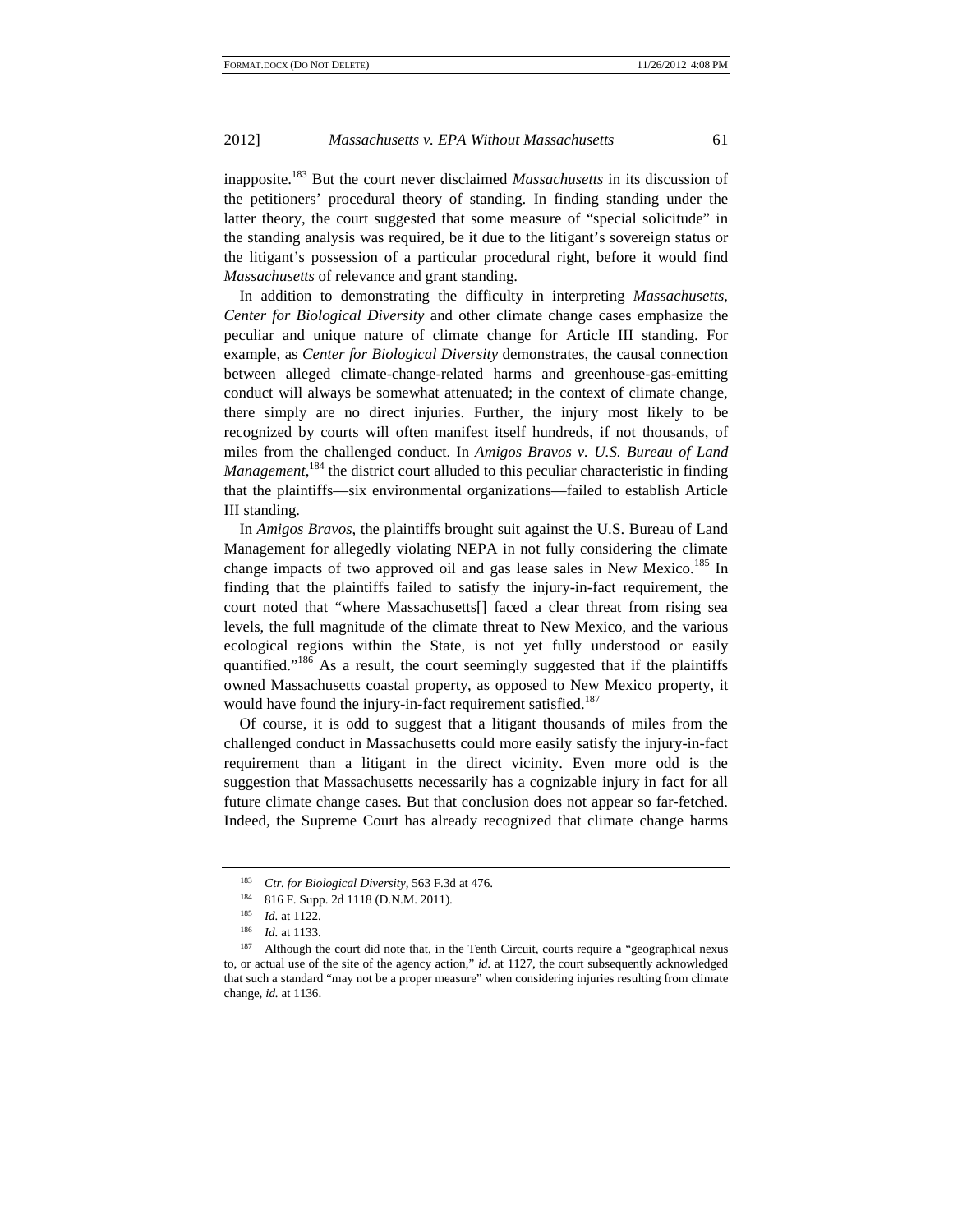Massachusetts's coastal properties,<sup>188</sup> and there is no reason to expect this harm to dissipate in the foreseeable future. Consequently, as the *Amigos Bravos* court suggested in referencing Massachusetts's "clear threat from rising sea levels,"<sup>189</sup> Massachusetts has apparently satisfied the injury-in-fact requirement in all climate change litigation going forward. Rather than demonstrating the problems with current standing doctrine, this peculiar outcome reflects the uniqueness of climate change given its global rather than localized nature, and the difficulties that courts will continue to face in analyzing standing in the context of climate change.

# V. CONCLUSION

The Supreme Court's standing doctrine presents unique obstacles for climate change litigants, and particularly for those that are private parties. With respect to the injury requirement, climate change litigants face significant hurdles in having to show that a harm of global magnitude is somehow particularized. Moreover, the alleged injuries often relate to apprehension of future injuries resulting from greenhouse gas emissions, the exact effects of which remain uncertain. The traceability and redressability requirements pose their own substantial obstacles. For example, how much must a defendant contribute to global emissions for it to be said that the alleged injury fairly can be traced to the challenged conduct? An individual's automobile emissions certainly cannot be found sufficient, but the nation's automobile emissions clearly are sufficient. A hard question arises with respect to emission levels that are in between these extremes.

These issues have made a plaintiff's burden in establishing standing in climate change litigation difficult to say the least, but the task is not insurmountable. *Massachusetts v. EPA* demonstrates as much. *Massachusetts* tells us that a state accorded a procedural right and seeking to protect its quasisovereign interests can invoke federal-court jurisdiction to redress climatechange-related injuries, and then shows us how a litigant can establish standing in such cases without regard to either of these considerations. In so doing, the majority's standing analysis perhaps says more about how a private litigant can establish standing than it says about state *parens patriae* standing. Indeed, where the Court treated Massachusetts as it would treat "normal litigants,"<sup>190</sup> the Court provided the clearest portion of its standing discussion. There, without any reference to Massachusetts's sovereign capacity or its vested procedural right, the Court applied the traditional injury, causation, and redressability tests of

<sup>188</sup> Massachusetts v. EPA, 549 U.S. 497, 521-23 (2007).

<sup>189</sup>*Amigos Bravos*, 816 F. Supp. 2d at 1133. 190 *See Massachusetts*, 549 U.S. at 518.